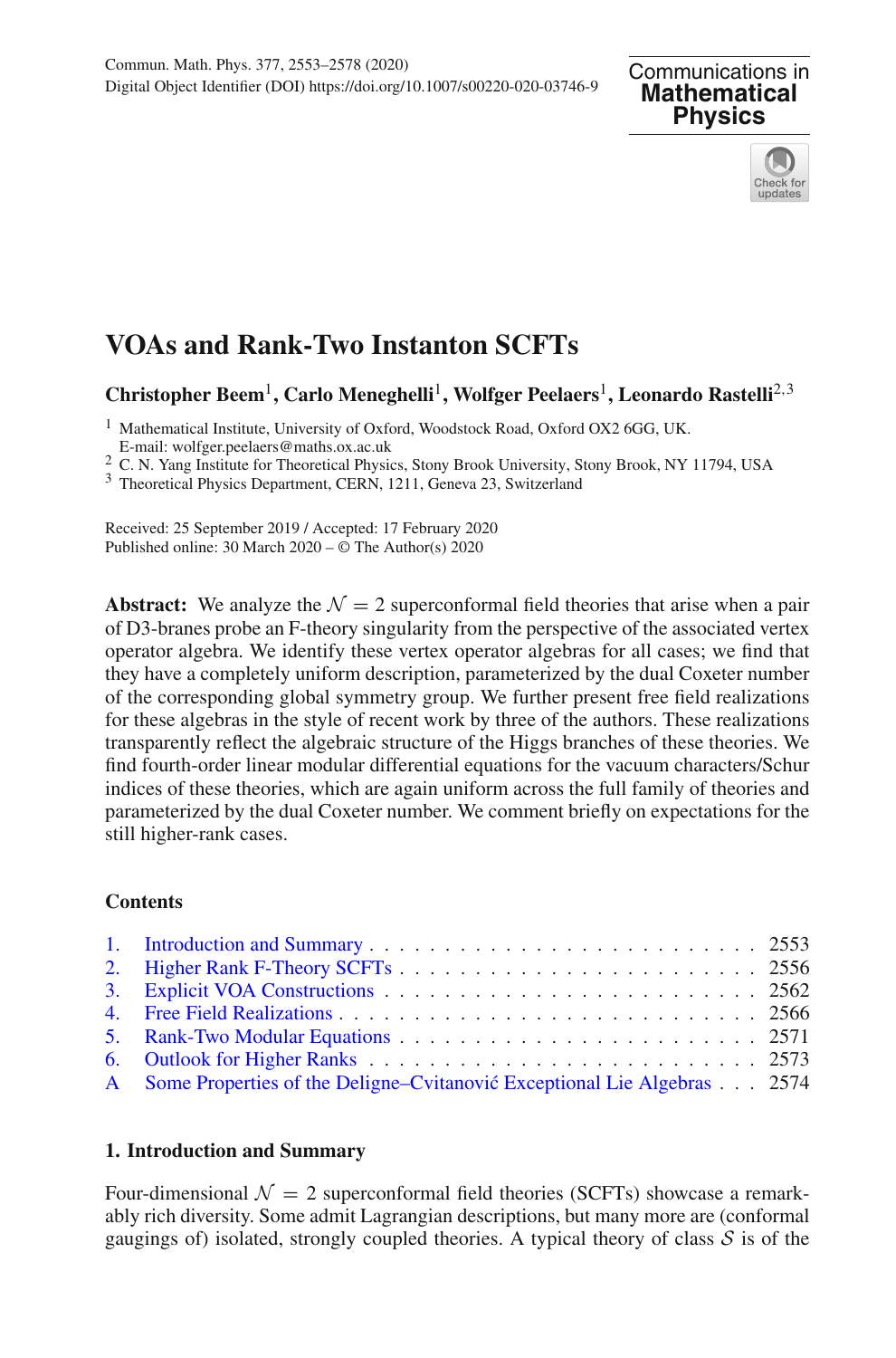latter type  $[1,2]$  $[1,2]$ , as are all models of Argyres–Douglas kind.<sup>[1](#page-1-0)</sup> A useful characteristic by which one may organize this menagerie of theories is their *rank*, *i.e.*, the complex dimension of their Coulomb branch of vacua. A series of incrementally refined papers culminated in a conjectured classification and characterization of all rank-one theories  $[7-10]$  $[7-10]$  (see also [\[11\]](#page-24-4)). For higher ranks, a similar feat has not yet been achieved, though for partial progress see [\[12](#page-24-5)[,13](#page-24-6)].

An interesting family of higher-rank theories are the rank-*n* F-theory SCFTs, *i.e.*, the low-energy worldvolume theories of stacks of *n* D3-branes probing F-theory singularities [\[14](#page-24-7)[–18](#page-24-8)]. The possible choices of singularity follows the Kodaira classification, with the resulting interacting theories being labeled  $H_0$ ,  $H_1$ ,  $H_2$ ,  $D_4$ ,  $E_6$ ,  $E_7$ , or  $E_8$ . Their flavor symmetries include as simple factors the corresponding simple Lie groups (with  $H_i \rightarrow A_i$ , and  $H_0$  corresponding to the trivial Lie group), and, for  $n > 1$ , also a factor of *SU*(2). What's more, these theories have the beautiful property that their Higgs branches are the moduli spaces of *n* centered  $\mathfrak{g}$ -instantons in  $\mathbb{R}^4$ , which is why they are sometimes referred to as rank-*n* instanton SCFTs[.2](#page-1-1) In addition, despite their uniform description in F-theory, for each *n* this family of theories contains representatives of all three above-mentioned categories: one is Lagrangian (*D*4), three admit class *S* descriptions (*E*6, *E*7, *E*8), and the remaining three are of Argyres–Douglas type. The rank-two series of instanton SCFTs is the subject of interest in this paper.

A substantially more intricate invariant of four-dimensional  $\mathcal{N} = 2$  SCFTs than their Coulomb branch is their associated vertex operator algebra (VOA), which arises by performing a cohomological truncation of the operator product algebra of local operators [\[19](#page-24-9)].<sup>[3](#page-1-2)</sup> The VOA repackages an infinite amount of protected conformal data and as such provides an indispensable jumping-off point for a full analysis of the SCFT. The chiral algebras  $V_g^{(1)}$  associated with the rank-one g-instanton SCFTs have been identified in [\[19](#page-24-9)[–22](#page-25-0)]. They admit a uniform description as  $\hat{g}$  affine current algebras at level  $k_{2d}$  =  $\frac{-h^{\vee}-6}{6}$ , where *h*<sup>∨</sup> denotes the dual Coxeter number of the Lie algebra g.<sup>[4](#page-1-3)</sup> From the VOA viewpoint, there is no obstruction—and in fact it appears quite natural—to include two additional Lie algebras,  $g_2$  and  $f_4$ , to the previously listed seven, thus completing the socalled Deligne–Cvitanović series of exceptional Lie algebras  $[23,24]$  $[23,24]$ . Their inclusion is suggested by the observation that the resulting series of nine current algebras are uniquely singled out as those whose levels and Virasoro central charges simultaneously saturate three independent (four-dimensional) unitarity bounds [\[19](#page-24-9)[,22](#page-25-0)]. While their higher-rank cousins are not known to be singled out in such fashion, we find that the higher-rank VOAs still behave in a remarkably uniform fashion.

To understand the VOAs  $V_g^{(2)}$  associated with the rank-two g-instanton SCFTs, we pursue two different strategies. The first one is to set up and solve the bootstrap problem for these chiral algebras. The *sine qua non* of this approach is a proposal for the list of strong generators of  $V_g^{(2)}$ . Our Ansatz will be the minimal one compatible with general four-dimensional principles, consisting of only generators descending from Higgs branch chiral ring generators; these were shown to necessarily give rise to strong generators in [\[19](#page-24-9)]. Concretely, we set out to construct vertex operator algebras that are strongly

<span id="page-1-0"></span><sup>&</sup>lt;sup>1</sup> While these theories do not admit a manifestly  $\mathcal{N} = 2$  supersymmetric Lagrangian description, a variety of them have been argued to be the endpoints of Lagrangian  $\mathcal{N} = 1$  renormalization group flows [\[3](#page-24-10)[–5](#page-24-11)], or to lie on the  $\mathcal{N} = 1$  conformal manifolds of Lagrangian theories [\[6\]](#page-24-12).

<sup>&</sup>lt;sup>2</sup> Here Lie(*G*) =  $\mathfrak{g}$ , with *G* the flavor symmetry factor just mentioned.

<span id="page-1-2"></span><span id="page-1-1"></span><sup>&</sup>lt;sup>3</sup> We use the terms vertex operator algebra and chiral algebra interchangeably.

<span id="page-1-3"></span> $4$  The  $H_0$  F-theory SCFT is a special case. It has no flavor symmetry and its chiral algebra is the  $(2, 5)$ Virasoro VOA. Nevertheless, for many purposes it fits within the rank-one series upon formally setting  $h^{\vee} = \frac{6}{5}$ .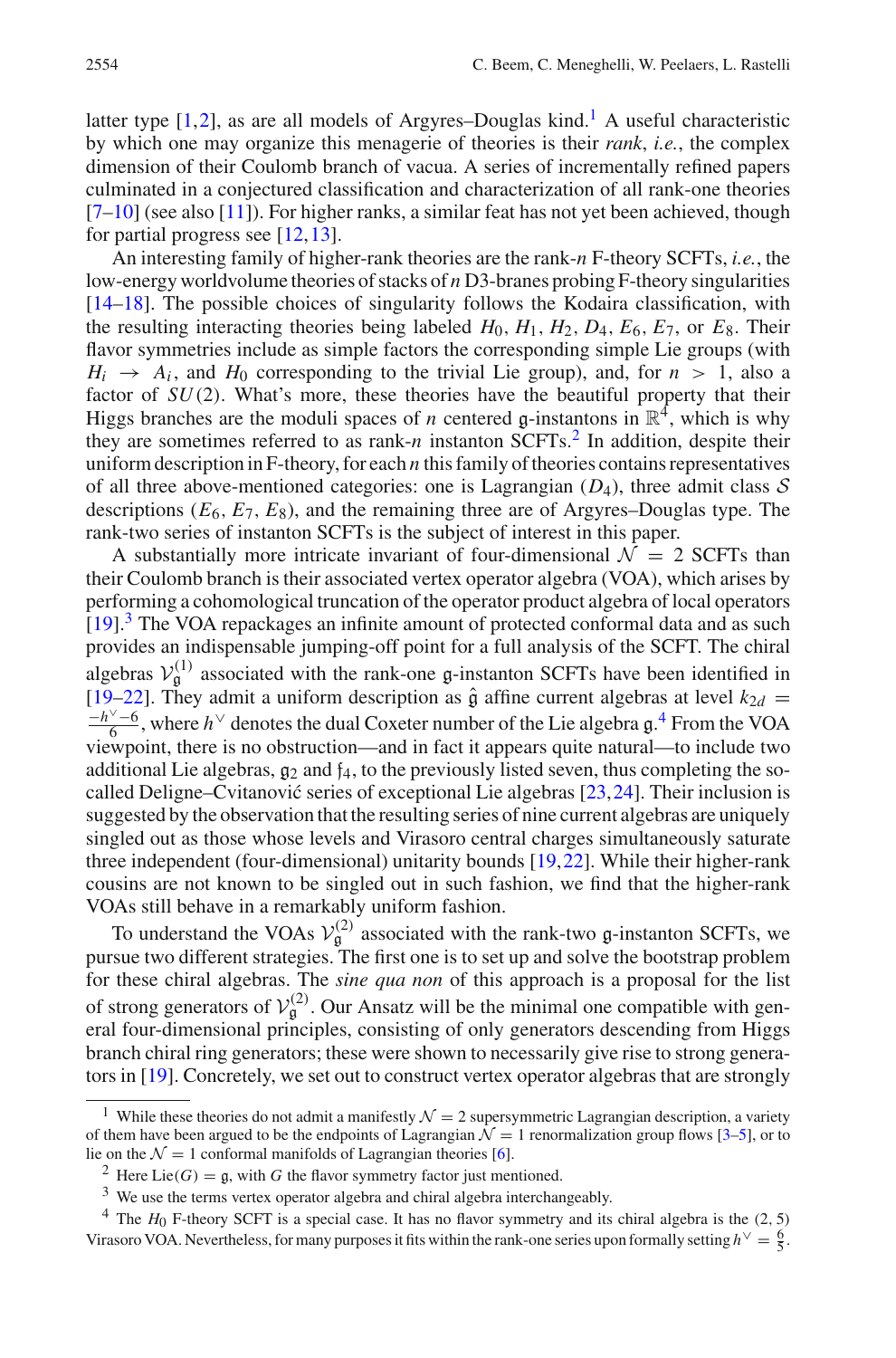generated by affine  $\mathfrak{su}(2)$  and  $\mathfrak g$  currents and a conformal weight  $h = \frac{3}{2}$  generator transforming in the representation  $(\frac{1}{2}, \mathbf{Adj})$  of  $\mathfrak{su}(2) \times \mathfrak{g}$ .<sup>[5](#page-2-0)</sup> We find that the associativity constraints can be solved uniquely and that the resulting OPE coefficients have a uniform expression in terms of  $h^{\vee}$ . As an aside, we note that the "exotic" SCFT dubbed  $T_X$  in [\[25\]](#page-25-3) can be recognized here as being exactly the rank-two  $\alpha_2$  instanton SCFT.

In principle there is no obstruction to pursuing this approach to construct the VOAs  $V_{\rm g}^{(n)}$  for  $n \geq 3$ , and we expect that they will all admit similarly uniform descriptions. However, the list of strong generators grows with *n* because, on the one hand, generators descending from the Higgs branch chiral ring proliferate and, on the other hand, additional generators not related to Higgs branch chiral ring operators will make an appearance, rendering the bootstrap problem more involved. At the end of this paper we make a conjecture for the complete list of strong generators for  $V_{\mathfrak{g}}^{(n)}$  on the basis of a detailed analysis of the Schur limit of the superconformal index; we have not yet attempted to construct the corresponding VOAs.

Our second, complementary strategy is to realize these same vertex operator algebras using free fields, as proposed in [\[26](#page-25-4)]. The low-energy degrees of freedom in a generic Higgs branch vacuum of a rank-two g-instanton SCFT consist of 2(2*h*<sup>∨</sup> − 1) free halfhypermultiplets. Consequently, according to [\[26\]](#page-25-4), we should anticipate the existence of (and could attempt to construct) a free field realization in terms of as many chiral bosons. However, we find a more economical approach by considering an intermediate, non-generic (but more symmetric) locus on the Higgs branch. Specifically, we consider the locus of the Higgs branch that preserves the full *G*-symmetry. A dense, open subset of this locus is isomorphic to  $T^*(\mathbb{C}^*)$ , where the residual interacting degrees of freedom at any point on this locus comprise two copies of the rank-one g-instanton SCFT. From this analysis we are led to a uniform free field construction in terms of two copies of the rank-one g-instanton VOA  $V_g^{(1)}$  accompanied by two chiral bosons. The success of this construction rests upon an exceptionally fine-tuned conspiracy of the various ingredients.<sup>[6](#page-2-1)</sup> For example, non-trivial null relations for the two copies of  $V_g^{(1)}$  are required in order for the subspace of the free field state space that is strongly generated by the free field realized generators of  $V_g^{(2)}$  to be closed under the OPE. In a similar vein, these free field realizations are apparently simple (as modules over themselves), precisely because the two copies of  $V_g^{(1)}$  are already taken to be their simple quotients. Note that one could opt to realize each of the two copies of the vertex operator algebras  $V_{\mathfrak{g}}^{(1)}$  in terms of  $2(h^{\vee} - 1)$  chiral bosons using the construction of [\[26\]](#page-25-4), and in doing so arrive at a construction of  $V_g^{(2)}$  in terms of the expected 2(2*h*<sup>∨</sup> − 1) chiral bosons. The abstract algebras encoded in the free field realizations turn out to be identical to the results of the more direct, but technically more involved, chiral algebra bootstrap approach of the previous paragraph—all roads lead to Rome.

An important entry of the VOA/SCFT dictionary states that the vacuum character of a vertex operator algebra associated to a four-dimensional superconformal field theory

<span id="page-2-0"></span><sup>&</sup>lt;sup>5</sup> The cases  $H_0$  and  $H_2$  behave slightly differently. The rank-two  $H_0$  chiral algebra is generated by an affine su(2) current algebra and an additional generator transforming as an su(2) doublet and of conformal weight  $\frac{5}{2}$ . For  $H_2$ , on the other hand, we must include an independent Virasoro stress tensor, as the Sugawara construction fails to provide one due to the criticality of both affine current algebras.

<span id="page-2-1"></span><sup>&</sup>lt;sup>6</sup> The simplest instance is the numerological fact that the affine level of the  $\hat{g}$  current subalgebra of  $V_g^{(2)}$ equals twice the level of the  $\hat{g}$  subalgebra of  $V_g^{(1)}$ . This equality guarantees that the  $\hat{g}$  current subalgebra of  $V_g^{(2)}$ , realized as the diagonal sum of the  $\hat{g}$  current algebras of the two copies of  $V_g^{(1)}$ , has the correct level.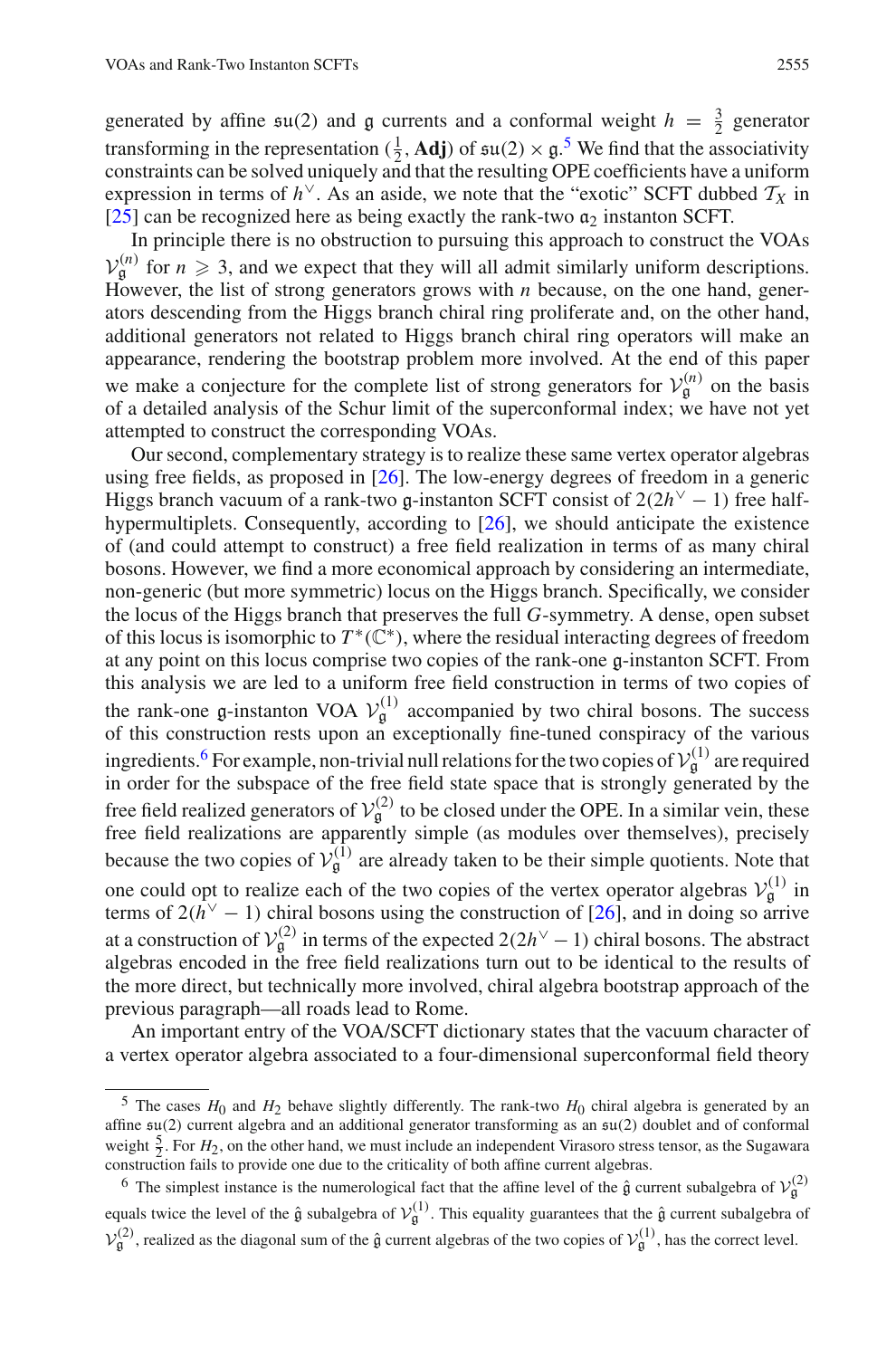equals the Schur limit of the superconformal index of that theory [\[27\]](#page-25-5). Furthermore, it was conjectured in [\[22](#page-25-0)] (as a corollary of the conjecture that the Higgs branch agrees with the associated variety of the associated VOA) that this quantity will always satisfy a finite-order linear modular differential equation. The uniform behavior of the rank-*n* instanton SCFTs, evidenced in their F-theory description and, at least for  $n = 1, 2$ , in their explicitly constructed associated chiral algebras, naturally extends to the modular differential operator annihilating the vacuum character. For  $n = 1$ , this was found to be of second-order with the one free coefficient a quadratic function of the dual Coxeter number  $[22]$ . Here for  $n = 2$  we find similarly uniform (twisted) modular differential operators of fourth order. On the basis of evidence coming from the  $\mathfrak{d}_4$  case, we further conjecture that for  $n = 3$  there exist seventh-order twisted modular differential operators, and more generally that for each *n* there exist uniform modular differential operators annihilating the vacuum characters of the VOAs  $V_{\mathfrak{g}}^{(n)}$ .

The plan of the paper is as follows. In Sect. [2](#page-3-0) we review various known facts about the rank-*n* instanton SCFTs. In Sect. [3](#page-9-0) we present explicit vertex operator algebras  $V_g^{(2)}$  associated with the rank-two F-theory SCFTs as obtained from the chiral algebra bootstrap approach. In Sect. [4,](#page-13-0) we construct these same VOAs using geometric free field realizations. Section [5](#page-18-0) is devoted to the fourth-order modular differential operators annihilating the vacuum characters of  $V_g^{(2)}$ . In Sect. [6](#page-20-0) we briefly discuss the future challenge of developing a more general story for the theories with  $n \geqslant 3$ . We include a variety of useful facts and properties of the Deligne–Cvitanović series of exceptional Lie algebras in "Appendix A".

#### <span id="page-3-0"></span>**2. Higher Rank F-Theory SCFTs**

The rank-*n* F-theory SCFTs describe the low-energy dynamics of a stack of *n* D3 branes probing a singular fiber of an elliptic *K*3 surface in F-theory on which the dilaton is constant. There are seven such possible singular fibers, and they are typically denoted by  $H_0$ ,  $H_1$ ,  $H_2$ ,  $D_4$ ,  $E_6$ ,  $E_7$  and  $E_8$ . The flavor symmetry algebra of the resultant superconformal field theory includes as a simple factor the corresponding Lie algebra  $a_0, a_1, a_2, a_4, e_6, e_7, e_8$ , where  $a_0$  represents the trivial Lie algebra. For  $n > 1$ , there is an additional  $\mathfrak{su}(2)$  factor in the flavor symmetry. A salient feature of these theories is that their Higgs branches of vacua coincide with the moduli spaces of *n* centered g-instantons. (In  $[19]$  $[19]$  it was observed that, from the perspective of the SCFT/VOA correspondence, there is no obstruction to the existence of a theory with flavor symmetry  $g_2$  or  $f_4$  with Higgs branch operators satisfying the relations defining the corresponding one-instanton moduli space. We will see that for the purposes of this paper, the cases  $g_2$ and  $f_4$  continue to be well-behaved.<sup>7</sup>) Altogether, the rank-one theories with the property that their Higgs branches are one-instanton moduli spaces are labeled by an algebra belonging to the Deligne–Cvitanović series of exceptional Lie algebras  $[23,24]$  $[23,24]$  $[23,24]$ :

$$
\mathfrak{a}_0, \mathfrak{a}_1, \mathfrak{a}_2, \mathfrak{g}_2, \mathfrak{d}_4, \mathfrak{f}_4, \mathfrak{e}_6, \mathfrak{e}_7, \mathfrak{e}_8. \tag{2.1}
$$

In this paper, we aim to study the higher-rank generalizations of these SCFTs, mainly from the viewpoint of the associated vertex operator algebra introduced in [\[19\]](#page-24-9).

<span id="page-3-1"></span><sup>7</sup> It is still unclear if these VOAs arise in connection with actual physical SCFTs. Some arguments against in the case of  $f_4$  were presented in [\[28\]](#page-25-6).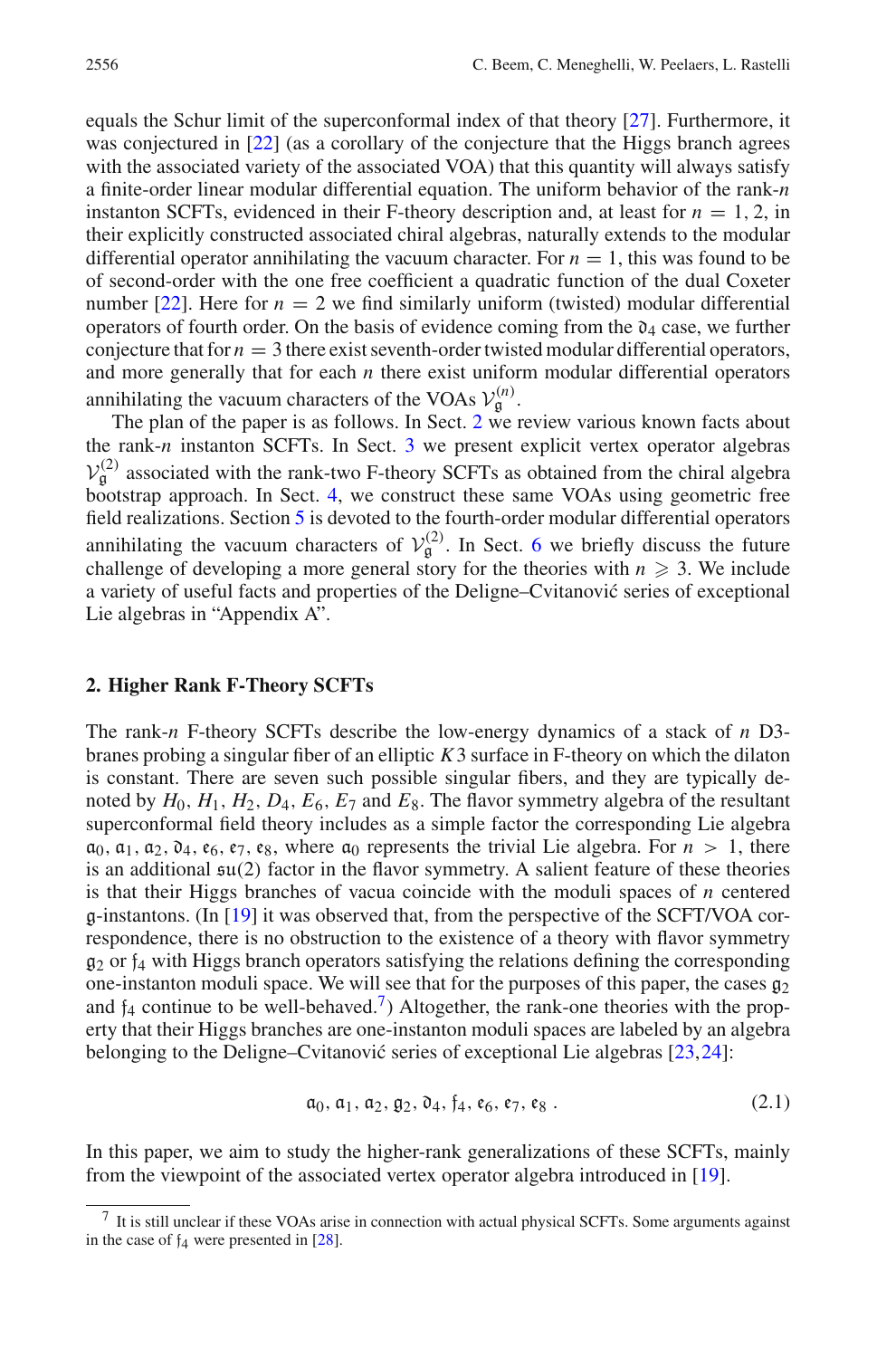| g                        | $h^{\vee}$    | $k_{2d}$       | $c_{2d}$        | h <sub>1</sub> | $a_{4d}$                         | r             |
|--------------------------|---------------|----------------|-----------------|----------------|----------------------------------|---------------|
| $\mathfrak{g}(h^{\vee})$ | $h^{\vee}$    | $h^{\vee}$ +6  | $-2-2h^{\vee}$  | $h^{\vee}$     | $5+3h^{\vee}$<br>$\overline{24}$ | $h^{\vee}$ +6 |
| a <sub>0</sub>           | $\frac{6}{5}$ |                | $-\frac{22}{5}$ |                | $\frac{43}{120}$                 | $\frac{6}{5}$ |
| $a_1$                    | 2             |                |                 |                | $\frac{11}{24}$                  |               |
| $a_2$                    | 3             |                | $-8-$           | $\overline{2}$ | $\overline{12}$                  | $\frac{3}{2}$ |
| $\mathfrak{g}_2$         | 4             |                | $-10$           | - ≑ุี          | $\frac{17}{24}$                  |               |
| $\mathfrak{d}_4$         | 6             |                | $-14$           |                | $\frac{23}{24}$                  | 2             |
| $\mathfrak{f}_4$         | 9             | $-\frac{5}{2}$ | $-20$           | $-\frac{3}{2}$ | $\frac{4}{3}$                    | $rac{5}{2}$ * |
| $\varepsilon_6$          | 12            |                | $-26$           | $-2$           | $\frac{41}{24}$                  | 3             |
| e <sub>7</sub>           | 18            |                | $-38$           | $-3$           | $\frac{59}{24}$                  | 4             |
| $\mathfrak{e}_8$         | 30            |                | $-62$           | $-5$           | $\frac{95}{24}$                  | 6             |
|                          |               |                |                 |                |                                  |               |

<span id="page-4-0"></span>**Table 1.** The Deligne–Cvitanović series of simple Lie algebras, the data of the associated (rank-one) VOAs and the data of their (putative) parent four-dimensional SCFTs

The  $a_0$  entry is a formal member of the list and corresponds to the VOA of the  $(2, 5)$  Virasoro minimal model, whose four-dimensional parent is the (*A*1, *A*2) Argyres–Douglas SCFT. As the four-dimensional interpretation of the  $g_2$  and  $f_4$  cases is still unclear, the values of  $a_{4d}$  and r for these entries are formal/conjectural. In particular even if these theories exist, the values of *r* may be different if implicit assumptions about their Coulomb branches do not hold

*2.1. Moduli spaces and central charges.* We will begin by recording some useful information about these theories, with an emphasis on the rank-two case.

*Coulomb branch.* The Coulomb branch chiral ring of a rank-*n* F-theory SCFT is freely generated by *n* operators. The  $U(1)_r$  charges  $r_j$ ,  $j = 1, \ldots, n$  of these generators are integer multiples of the charge of the rank-one generator. In other words

<span id="page-4-2"></span>
$$
r_j = j r, \quad \text{with} \quad r = \frac{h^{\vee} + 6}{6}, \tag{2.2}
$$

where *h*<sup>∨</sup> denotes the dual Coxeter number of the Lie algebra in question; see Table [1](#page-4-0) for the relevant values.

In the F-theoretic description, the Coulomb branch corresponds to vacua where the D3-branes are moved away from the singular fiber of an elliptically fibered *K*3 surface.

*Higgs branch*. The Higgs branch of the rank-*n* theory of type  $g(\neq \alpha_0)$  is quite a bit D3-branes are moved away from the singular<br>*Higgs branch*. The Higgs branch of the ran<br>more intricate, and can be identified with  $\widetilde{M}$ for the rank *n* diety of type  $g(\gamma - d_0)$  is quite a situatified with  $\widetilde{\mathcal{M}}_g^{(n)}$ , the centered *n*-instanton moduli space<br>a hyperkähler manifold with quaternionic dimension<br>dim<sub>H</sub>  $\widetilde{\mathcal{M}}_g^{(n)} = nh^{\vee} - 1$ . (2. of  $\alpha$ -instantons on  $\mathbb{R}^4$ . This is a hyperkähler manifold with quaternionic dimension

<span id="page-4-1"></span>
$$
\dim_{\mathbb{H}} \widetilde{\mathcal{M}}_{\mathfrak{g}}^{(n)} = nh^{\vee} - 1.
$$
 (2.3)

This dimension formula can be understood intuitively by considering a configuration of *n* widely separated one-instanton configurations, each of which has an uncentered moduli space of dimension dim<sub>H</sub>  $\mathcal{M}_{\mathfrak{g}}^{(1)} = h^{\vee}$ , and removing the overall center of mass position.

As algebraic varieties, the one-instanton moduli spaces of the Deligne–Cvitanović series of simple Lie algebras have an economical description. Their coordinate rings are generated by adjoint-valued moment maps  $\mu_a$  subject to the Joseph relations [\[29](#page-25-7)]. To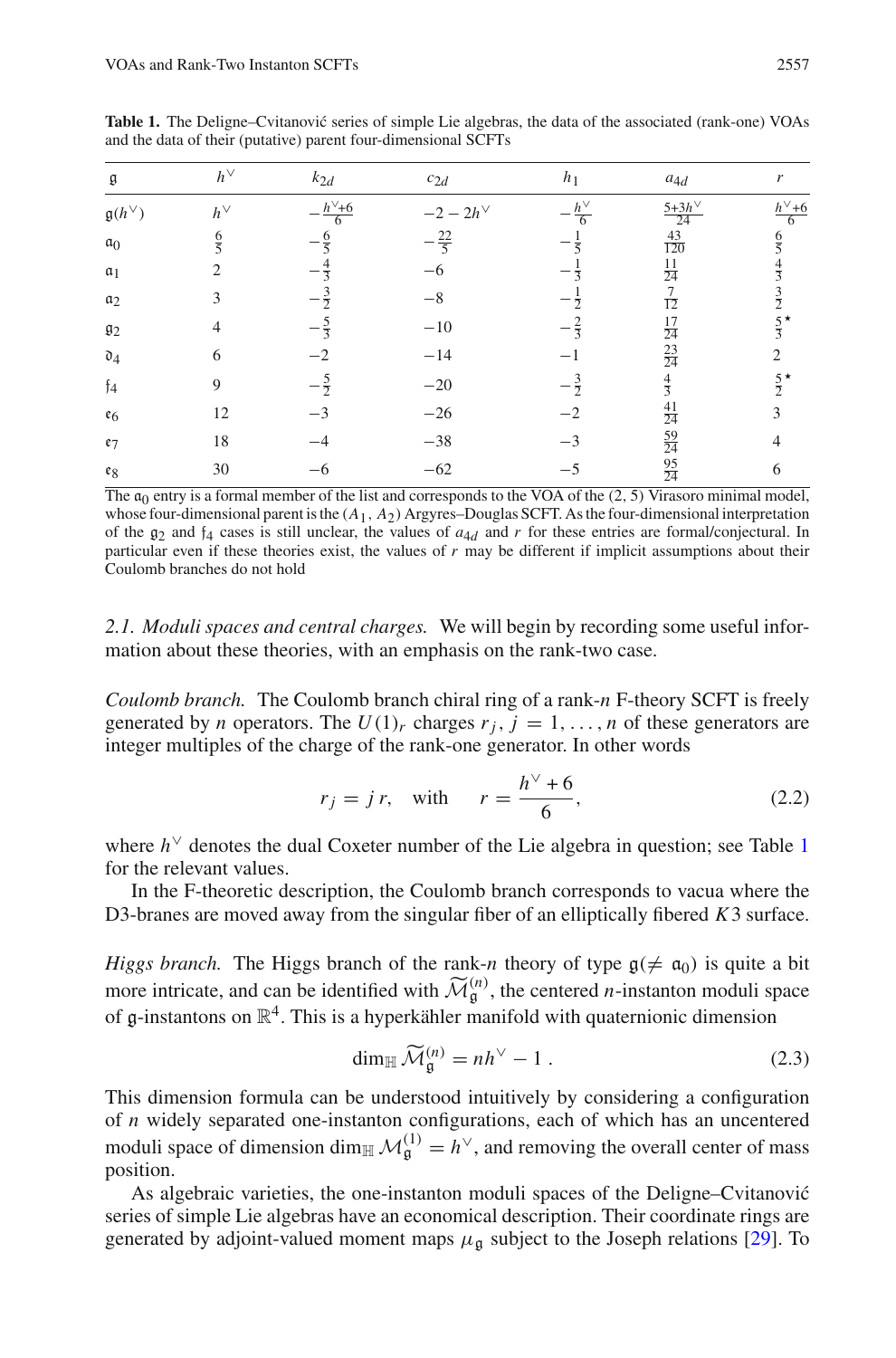present these relations, we first note that one of the defining properties of the Deligne series is the appearance of precisely three real irreducible representations in the decomposition of the symmetric tensor product of two adjoint representations[.8](#page-5-0) Following the notations of  $[30]$  $[30]$ , we have

<span id="page-5-7"></span>
$$
\text{sym}^2 \mathbf{Adj} = \mathbf{1} \oplus \mathbf{Y}_2^* \oplus \mathbf{Y}_2 \,. \tag{2.4}
$$

Here 1 denotes the singlet representation, while  $Y_k$  denotes the representation with Dynkin labels *k* times those of the adjoint representation.<sup>[9](#page-5-1)</sup> Note also that  $a_1$  is slightly degenerate from this point of view, in that the representation  $Y_2^*$  is absent. We refer the reader to "Appendix A" for additional information about these representations. With this notation established, the Joseph relations state that

<span id="page-5-8"></span>
$$
\mu_{\mathfrak{g}}^2|_1 = 0
$$
, and  $\mu_{\mathfrak{g}}^2|_{Y_2^*} = 0$ . (2.5)

In the rank two theories, the Higgs branch chiral ring has as generators the moment maps  $\mu_{\text{su}(2)}$  and  $\mu_{\text{g}}$ , which transform in the (1, 1) and (0, Adj) representations of  $\mathfrak{su}(2)\times\mathfrak{g}$ , respectively, along with an additional multiplet of generators  $\omega$  with  $SU(2)_R$ charge  $R = 3/2$  that transforms in the  $(\frac{1}{2}, \text{Adj})$ . This collection of generators can, for example, be read off from the two-instanton Hilbert series as computed in [\[31](#page-25-9)[–34](#page-25-10)]. The Hilbert series also encodes their relations up to numerical coefficients. Decoding that information allows us to write the relations defining the two-instanton moduli space uniformly for all algebras of the Deligne–Cvitanović series as follows:

at 
$$
R = 2
$$
:  $\mu_{\mathfrak{su}(2)}^2|_{(0,1)} = \frac{1}{4} \mu_{\mathfrak{g}}^2|_{(0,1)},$  (2.6)

at 
$$
R = 5/2
$$
:  $\mu_{\mathfrak{g}} \omega \big|_{(\frac{1}{2}, 1)} = 0,$  (2.7)

<span id="page-5-10"></span><span id="page-5-5"></span><span id="page-5-4"></span>
$$
\mu_{\mathfrak{g}} \,\omega\big|_{(\frac{1}{2}, \mathbf{Y}_2^*)} = 0,\tag{2.8}
$$

$$
\mu_{\mathfrak{g}} \omega \big|_{(\frac{1}{2}, \mathbf{Adj})} = 4 \mu_{\mathfrak{su}(2)} \omega \big|_{(\frac{1}{2}, \mathbf{Adj})},\tag{2.9}
$$

at 
$$
R = 3
$$
:  
\n
$$
\omega^2|_{(1,1)} = -\mu_{\mathfrak{su}(2)} \mu_{\mathfrak{g}}^2|_{(1,1)},
$$
\n(2.10)

<span id="page-5-6"></span>
$$
\omega^2\big|_{(1,\mathbf{Y}_2^*)} = -\mu_{\mathfrak{su}(2)}\,\mu_\mathfrak{g}^2\big|_{(1,\mathbf{Y}_2^*)},\tag{2.11}
$$

$$
\mu_{\mathfrak{g}}^3|_{(0,\text{Adj})} = b_1 \,\omega^2|_{(0,\text{Adj})},\tag{2.12}
$$

$$
\mu_{\mathfrak{g}}^3|_{(0,\mathbf{X}_2)} = b_2 \,\omega^2|_{(0,\mathbf{X}_2)},\tag{2.13}
$$

<span id="page-5-9"></span>
$$
\mu_{\mathfrak{g}}^3|_{(0,\mathbf{Y}_3^*)} = 0,\tag{2.14}
$$

where  $b_1$  and  $b_2$  are constants that we have not endeavored to fix, though they can be determined straightforwardly using our free-field realizations.<sup>[10](#page-5-2)[,11](#page-5-3)</sup> Indeed, these realizations offer an efficient way to determine the full complement of Higgs branch relations

<span id="page-5-0"></span><sup>&</sup>lt;sup>8</sup> More precisely, the representations are irreducible under  $g \ltimes Out(g)$ , where Out(g) is the group of outer automorphisms of g.

<span id="page-5-1"></span><sup>9</sup> The <sup>∗</sup> defines an involution on the space of representations appearing in various tensor products of the adjoint representation. It has nothing to do with complex conjugation.

<span id="page-5-2"></span> $10$  The normalization of the moment map operators can be understood as in [\[35](#page-25-11)], and more generally the normalizations used here match the ones used in the free-field realization of the vertex operator algebras  $V_{\mathfrak{g}}^{(2)}$ presented below in Sect. [4.](#page-13-0) The relation [\(2.9\)](#page-5-4) is simply obtained by taking the Poisson bracket of [\(2.6\)](#page-5-5) with ω. The numerical constant of proportionality in  $(2.10)$  can be taken to define the normalization of ω.

<span id="page-5-3"></span><sup>&</sup>lt;sup>11</sup> More explicitly, [\(2.9\)](#page-5-4) reads  $i f_{BC}^A \mu_{\mathfrak{g}}^B \omega_{\alpha}^C = 4 (\mu_{\mathfrak{su}(2)})_{\alpha\beta} \omega_{\gamma}^A \epsilon^{\beta\gamma}$ .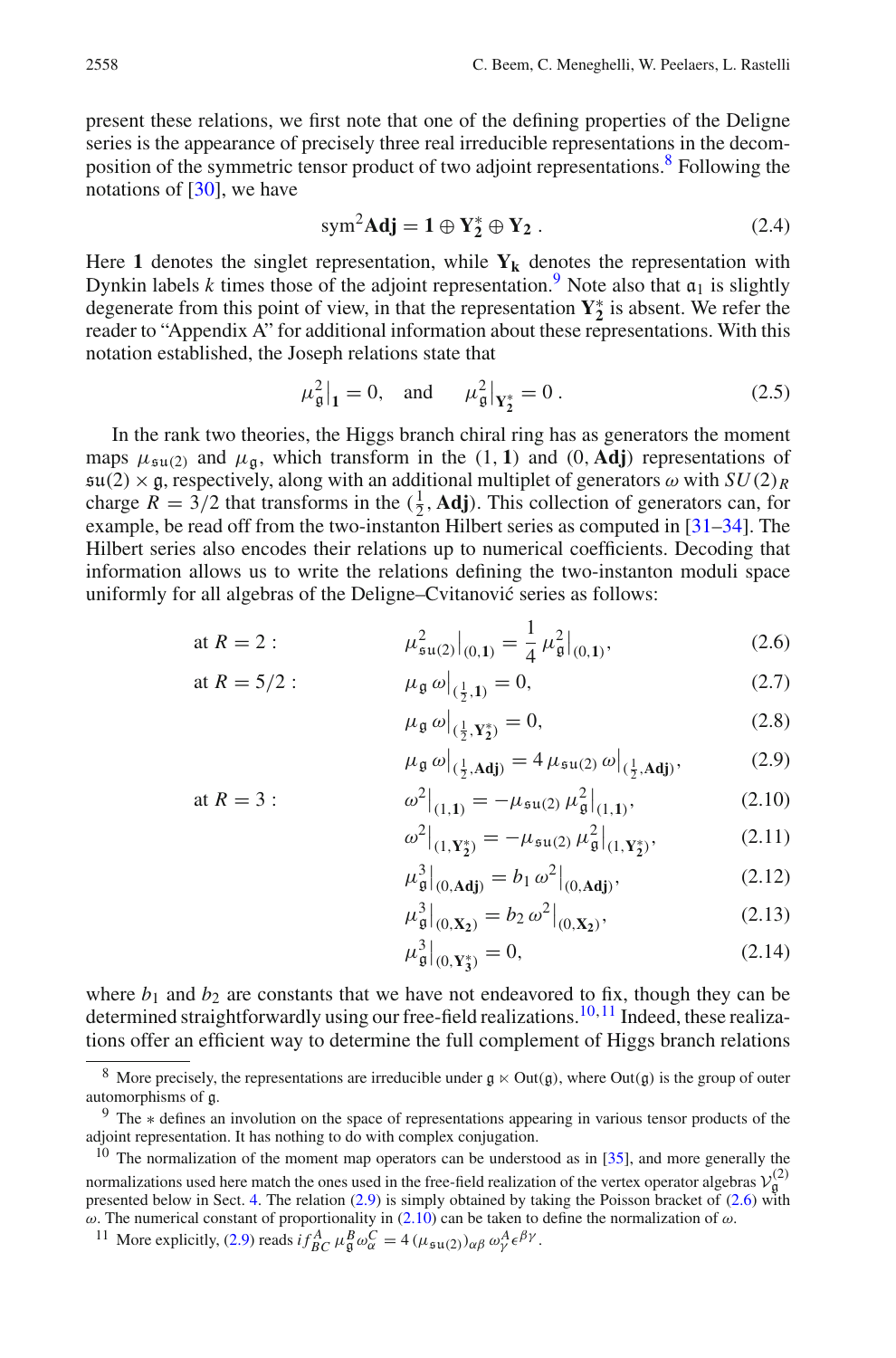more generally. Here we have made use of the uniform representation content of the decomposition of sym3**Adj**,

<span id="page-6-2"></span><span id="page-6-1"></span>
$$
\text{sym}^3 \text{Adj} = \text{Adj} + \text{X}_2 + \text{A} + \text{Y}_3 + \text{Y}_3^* \,. \tag{2.15}
$$

Again, see "Appendix A" for representation-theoretic details.<br>For still higher-rank theories, the Higgs branch chiral r<br>conjectured to have the following quantum numbers [34]<br> $(\frac{\ell}{2}, \text{Adj})_{R = \frac{\ell+2}{2}}, \qquad \ell = 0, 1,$ For still higher-rank theories, the Higgs branch chiral ring generators have been conjectured to have the following quantum numbers [\[34\]](#page-25-10)

$$
\left(\frac{\ell}{2}, \mathbf{Adj}\right)_{R = \frac{\ell+2}{2}}, \qquad \ell = 0, 1, \dots, n-1, \tag{2.16}
$$

$$
\left(\frac{m+1}{2}, 1\right)_{R=\frac{m+1}{2}}, \qquad m=1,2,\ldots,n-1. \qquad (2.17)
$$

The symmetry properties of the chiral ring relations can also in principle be extracted from the Hilbert series computed in [\[34](#page-25-10)].

The rank-*n* theories of type  $\mathfrak{a}_0$  are exceptional in that they possess only  $\mathfrak{su}(2)$  flavor symmetry. The Higgs branches for these theories coincides with the Higgs branches of  $N = 4$  SYM with gauge algebra  $\mathfrak{su}(n)$ , namely  $(\mathbb{C}^2)^{n-1}/S_n$ . See, *e.g.*, [\[36](#page-25-12)] for additional discussion of these Higgs branches. As opposed to  $\mathcal{N} = 4$  SYM, where at a generic point on the Higgs branch the spectrum consists of free vector multiplets, in the case of the rank- $n \neq 0$  SCFTs,  $n$  copies of the rank-one theory survive. The latter has a trivial Higgs branch.

*Central charges.* Central charges of higher-rank F-theory SCFTs were first computed in [\[37\]](#page-25-13) using holographic methods. For the rank-*n* theory of type g, the *a* and *c* Weyl anomaly coefficients and the  $\mathfrak{su}(2)$  and g flavor central charges were computed to take the following values:

<span id="page-6-0"></span>
$$
a_{4d} = \frac{1}{24}(-1 + 6n^2 + n(2+n)h^{\vee}), \tag{2.18}
$$

$$
c_{4d} = \frac{1}{24}(-2 + 6n^2 + n(3+n)h^{\vee}), \tag{2.19}
$$

$$
k_{4d}^{\mathfrak{su}(2)} = \frac{1}{6}(n-1)(6+n(6+h^{\vee})), \tag{2.20}
$$

$$
k_{4d}^{\mathfrak{g}} = \frac{n}{3} (6 + h^{\vee}) \ . \tag{2.21}
$$

Let us pause to make a few observations about these results. First of all, for  $\alpha \neq \alpha_0$ these theories have no residual massless degrees of freedom in generic Higgs branch vacua aside from the hypermultiplets that parameterize the Higgs branch. As a result, the quaternionic dimension of the Higgs branch  $M_H$  is recovered from the difference of the *a* and *c* Weyl anomaly coefficients according to the relation

$$
\dim_{\mathbb{H}} \mathcal{M}_H = -24(a_{4d} - c_{4d}) = nh^{\vee} - 1,\tag{2.22}
$$

which agrees with the dimension reported in  $(2.3)$ . Alternatively, in the  $\mathfrak{a}_0$  theory, we have

$$
-24(a_{4d}^{(n)} - c_{4d}^{(n)}) = \frac{6n-5}{5} = \dim_{\mathbb{H}} \mathcal{M}_H - 24n \left( a_{4d}^{(1)} - c_{4d}^{(1)} \right), \tag{2.23}
$$

which follows from anomaly matching given that the theory on the Higgs branch includes *n* copies of the rank-one  $\alpha_0$  SCFT.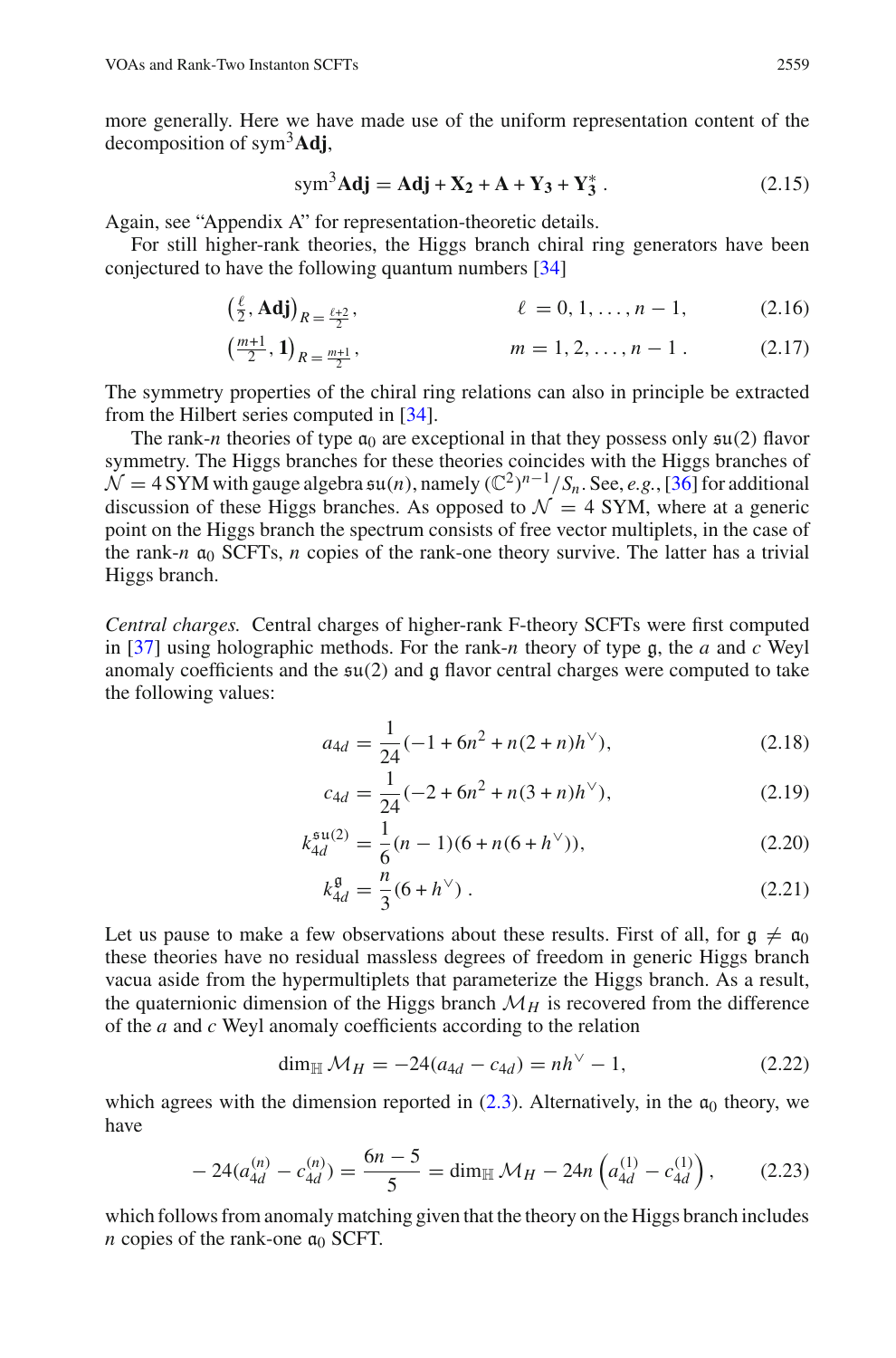| g                        | $h^{\vee}$    | $k_{2d}^{\mathfrak{g}}$ | $k_{2d}^{\mathfrak{su}(2)}$ | $c_{2d}$      | $h_{\min}$               | $a_{4d}$                  | $r_1$              |
|--------------------------|---------------|-------------------------|-----------------------------|---------------|--------------------------|---------------------------|--------------------|
| $\mathfrak{g}(h^{\vee})$ | $h^{\vee}$    | $\frac{h^{\vee}+6}{3}$  | $\frac{h^{\vee}+9}{6}$      | $-11-5h^\vee$ | $\frac{9+9h^{\vee}}{24}$ | $\frac{23+8h^{\vee}}{24}$ | $h^{\vee}$ +6<br>6 |
| a <sub>0</sub>           | $\frac{6}{5}$ |                         | $\frac{17}{10}$             | $-17$         | $-\frac{33}{40}$         | $\frac{163}{120}$         | $\frac{6}{5}$      |
| $a_1$                    | 2             | $-\frac{8}{3}$          | $-\frac{11}{6}$             | $-21$         | $-\frac{9}{8}$           | $rac{13}{8}$              | $\frac{4}{3}$      |
| $a_2$                    | 3             |                         | $-2$                        | $-26$         |                          | $\frac{47}{24}$           | $\frac{3}{2}$      |
| $g_2$                    |               | $-\frac{10}{3}$         | $-\frac{13}{6}$             | $-31$         | $-\frac{15}{8}$          | $\frac{55}{24}$           | $rac{5}{3}$        |
| $\mathfrak{d}_4$         | 6             |                         | $-\frac{5}{2}$              | $-41$         | $-\frac{21}{8}$          | $\frac{71}{24}$           | $\overline{2}$     |
| $\mathfrak{f}_4$         | 9             | $-5$                    |                             | $-56$         | $-\frac{15}{4}$          | $\frac{95}{24}$           | $rac{5}{2}$        |
| $\varepsilon_6$          | 12            | -6                      | $-\frac{7}{2}$              | $-71$         | $-\frac{39}{8}$          | $\frac{119}{24}$          | 3                  |
| e <sub>7</sub>           | 18            | $-8$                    | $\frac{9}{2}$               | $-101$        | $-\frac{57}{8}$          | $\frac{167}{24}$          | $\overline{4}$     |
| $e_8$                    | 30            | $-12$                   | $\frac{13}{2}$              | $-161$        | $-\frac{93}{8}$          | $\frac{263}{24}$          | 6                  |

<span id="page-7-0"></span>**Table 2.** Data for the rank-two Deligne–Cvitanović VOAs and their parent four-dimensional SCFTs. As for rank one, the four-dimensional interpretation of the  $g_2$  and  $f_4$  cases is unresolved

Additionally, one can verify that the Shapere-Tachikawa relation between Weyl anomaly coefficients and Coulomb branch data holds [\[38](#page-25-14)]. Indeed, using the charges in  $(2.2)$ , one checks

$$
2a_{4d} - c_{4d} = \frac{1}{4} \sum_{j=1}^{n} (2r_j - 1) = \frac{n}{24} (h^{\vee} + (6 + h^{\vee})n) . \tag{2.24}
$$

The previous two relations for  $a_{4d}$  and  $c_{4d}$  could in principle have been used to find these anomaly coefficients directly from Higgs and Coulomb branch data. Also note that for  $n = 1$  the flavor central charge of the  $\mathfrak{su}(2)$  symmetry algebra is zero, which indicates its absence for rank-one theories. Finally, it is of note that the flavor central charges of the g currents is linear in *n*. In Tables [1](#page-4-0) and [2](#page-7-0) we display these and other pieces of discrete numerical data for the rank-one and rank-two theories. We give the data in terms of the rescaled quantum numbers that are directly related to properties of the vertex algebras associated to the four-dimensional SCFTs,

$$
k_{2d} = -\frac{1}{2}k_{4d}, \quad c_{2d} = -12c \tag{2.25}
$$

The former gives the level of the respective affine current subalgebras of the associated VOA, which arise as an enhancement of the four-dimensional flavor symmetries, and the latter is the VOA's Virasoro central charge.

In light of the various unitarity bounds derived in [\[19](#page-24-9)[,22](#page-25-0)[,35](#page-25-11),[39\]](#page-25-15), one should observe one additional fact about the rank-two theories[.12](#page-7-1) For those theories, the sum of the Sugawara central charges of the  $\mathfrak{su}(2)$  and  $\mathfrak g$  current algebras matches the total central charge,

for rank-2 theories: 
$$
c_{2d} = c_{\text{Sug}}^{\text{su}(2)} + c_{\text{Sug}}^{\text{g}} = \frac{k_{2d}^{\text{su}(2)} \dim \text{su}(2)}{k_{2d}^{\text{su}(2)} + k_{\text{su}(2)}^{\vee}} + \frac{k_{2d}^{\text{g}} \dim \text{g}}{k_{2d}^{\text{g}} + k_{\text{g}}^{\vee}}.
$$
 (2.26)

<span id="page-7-1"></span><sup>&</sup>lt;sup>12</sup> The saturation of unitarity bounds of rank-one F-theory SCFTs has already been analyzed in great detail in the aforementioned papers.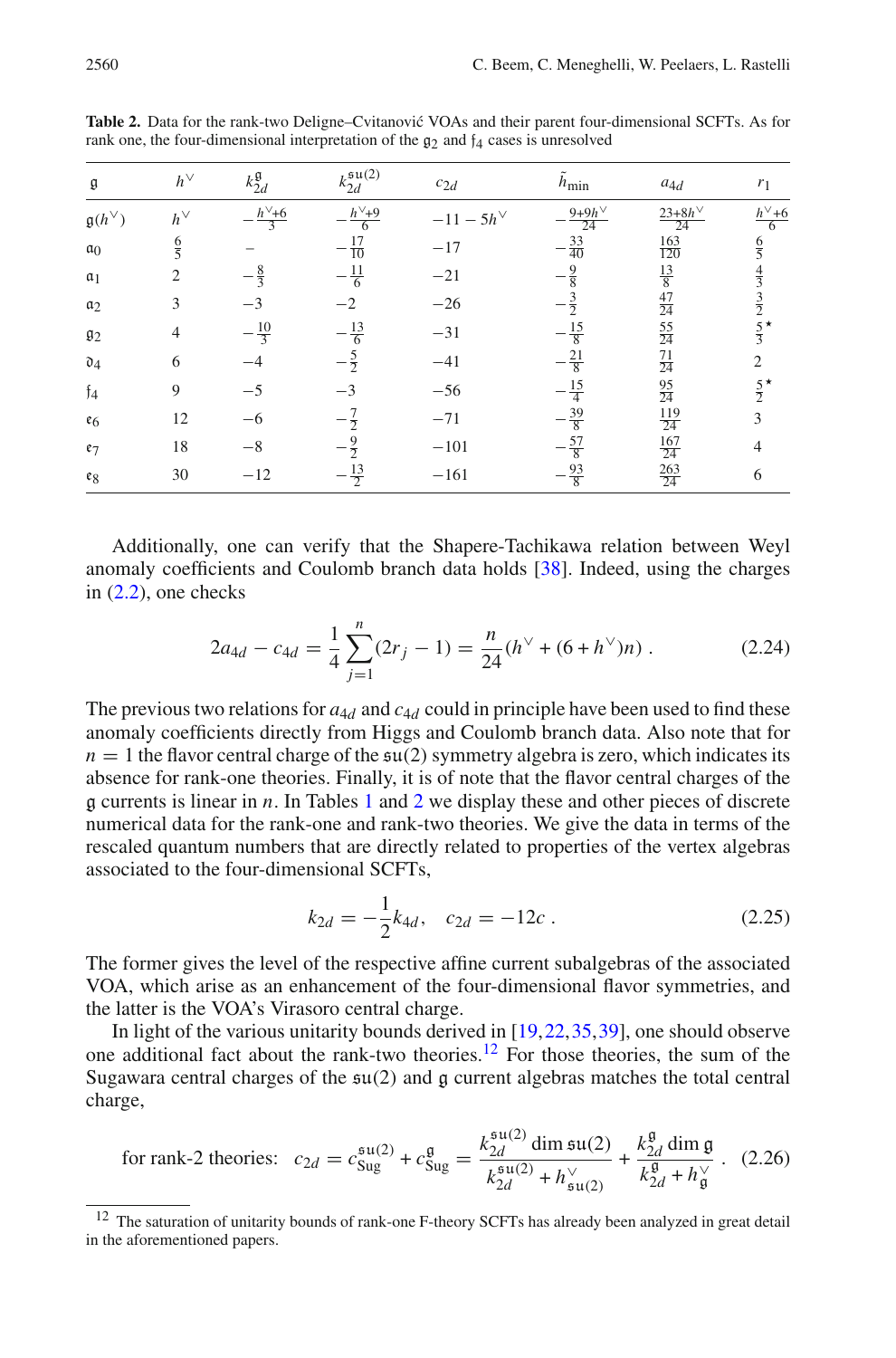In the four-dimensional physics of the rank-two theories, this equality is reflected in the Higgs branch relation  $(2.6)^{13}$  $(2.6)^{13}$  $(2.6)^{13}$  $(2.6)^{13}$  In the associated VOA, this implies the absence of an independent stress energy tensor as a strong VOA generator. Instead, this role is taken over by the total Sugawara stress tensor.

An exceptional cases arises for  $g = \alpha_2$ , where both the  $\mathfrak{su}(2)$  and  $\mathfrak{su}(3)$  current algebras are at their respective critical levels, *i.e.*,  $k_{2d} = -h^{\vee}$ . Consequently for this VOA the Sugawara construction fails to furnish a normalizable stress tensor for both factors, and a separate stress tensor will be a strong generator of the associated VOA. The Higgs branch relation [\(2.6\)](#page-5-5) in this case follows from a second unitarity argument from [\[35\]](#page-25-11).

*2.2. Class S realizations.* The higher-rank theories that are not of Argyres–Douglas type can be realized within class  $S$  using only regular punctures  $[40-42]$  $[40-42]$ . What's more, the higher-rank  $\mathfrak{d}_4$  theories admit conventional Lagrangian descriptions. In this subsection, we briefly recall these realizations.

Denoting by  $T[g, C_{g,s}, {\Lambda_i}]$  the class *S* theory obtained by (partially) twisted compactification of the (2, 0) theory of type g on a Riemann surface  $C_{g,s}$  of genus g with *s* punctures, with choices  $\Lambda_i$ :  $\mathfrak{su}(2) \hookrightarrow \mathfrak{g}$  of embeddings of  $\mathfrak{su}(2)$  into  $\mathfrak{g}$  for each puncture, the rank-*n* theories of type  $\mathfrak{d}_4$ ,  $\mathfrak{e}_6$ ,  $\mathfrak{e}_7$ ,  $\mathfrak{e}_8$  are realized as

<span id="page-8-3"></span>rank-n<sub>04</sub> theory 
$$
\longleftrightarrow
$$
  $\mathcal{T}[\alpha_{2n-1}, C_{0,4}, \{[n^2], [n^2], [n^2], [n^2]\}]$ ,  
\nrank-n<sub>66</sub> theory  $\longleftrightarrow$   $\mathcal{T}[\alpha_{3n-1}, C_{0,3}, \{[n^3], [n^3], [n^3]\}]$ ,  
\nrank-n<sub>67</sub> theory  $\longleftrightarrow$   $\mathcal{T}[\alpha_{4n-1}, C_{0,3}, \{[n^4], [n^4], [(2n)^2]\}]$ ,  
\nrank-n<sub>68</sub> theory  $\longleftrightarrow$   $\mathcal{T}[\alpha_{6n-1}, C_{0,3}, \{[n^6], [(2n)^3], [(3n)^2]\}]$ , (2.27)

where the embeddings  $\Lambda_i$  are represented by a partition of the rank of the relevant  $\alpha$ -type algebra plus one.<sup>14</sup> In the "good-bad-ugly" trichotomy introduced in [\[31\]](#page-25-9), these theories are all "bad", which in particular means that the prescription of [\[27\]](#page-25-5) to compute their superconformal indices diverges.<sup>15</sup> In [\[31\]](#page-25-9) a proposal was put forward for "ugly" theories (*i.e.*, theories containing decoupled free hypermultiplets) whose interacting sectors are again precisely these higher-rank theories. Concretely,

|  | rank-n04 $\oplus$ 1 free HM $\longleftrightarrow$ $\mathcal{T}[\mathfrak{a}_{2n-1}, \mathcal{C}_{0,4}, \{[n^2], [n^2], [n^2], [n, n-1, 1]\}],$               |
|--|--------------------------------------------------------------------------------------------------------------------------------------------------------------|
|  | rank- $n\epsilon_6 \oplus 1$ free HM $\longleftrightarrow T[\mathfrak{a}_{3n-1}, \mathcal{C}_{0,3}, \{[n^3], [n^3], [n^2, n-1, 1]\}],$                       |
|  | rank-ne <sub>7</sub> $\oplus$ 1 free HM $\longleftrightarrow$ $\mathcal{T}[\mathfrak{a}_{4n-1}, \mathcal{C}_{0,3}, \{[n^4], [n^3, n-1, 1], [(2n)^2]\}],$     |
|  | rank-ne <sub>8</sub> $\oplus$ 1 free HM $\longleftrightarrow$ $\mathcal{T}[\mathfrak{a}_{6n-1}, \mathcal{C}_{0,3}, \{[n^5, n-1, 1], [(2n)^3], [(3n)^2]\}]$ . |
|  | (2.28)                                                                                                                                                       |

Finally, we note that the rank-*n*  $\mathfrak{d}_4$  theories admit Lagrangian descriptions as  $\mathfrak{usp}(2n)$ gauge theories with four hypermultiplets transforming in the fundamental representation of  $\mathfrak{usp}(2n)$  and one hypermultiplet in the antisymmetric representation [\[44\]](#page-25-18).

<sup>&</sup>lt;sup>13</sup> This Higgs branch chiral ring relation is actually a necessary consequence of the Sugawara value of the central charge [\[35\]](#page-25-11).

<span id="page-8-1"></span><span id="page-8-0"></span><sup>14</sup> Exponents always denote repeated entries in the partition.

<span id="page-8-2"></span><sup>&</sup>lt;sup>15</sup> This prescription was derived in [\[43\]](#page-25-19) by demanding that the superconformal index be (generalized) Sduality invariant. However, "bad" theories do not participate in the S-duality web, as they do not admit any exactly marginal gaugings.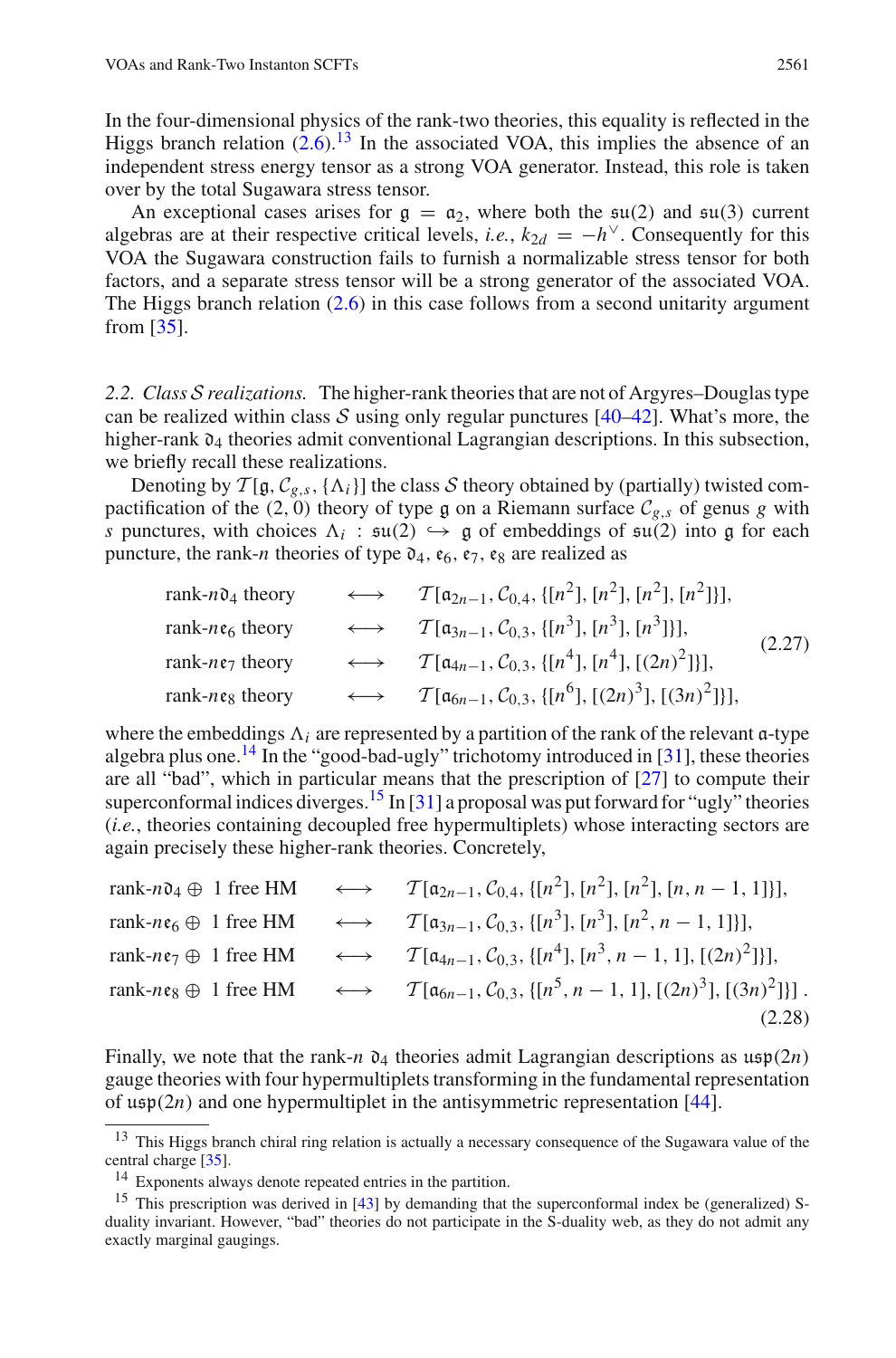#### <span id="page-9-0"></span>**3. Explicit VOA Constructions**

We now turn to the main task of this paper, which is to construct explicitly the rank-two associated VOAs  $V_g^{(2)}$ . For those cases which are not Argyres–Douglas type, one has in principle algorithmic constructions coming from the relevant class *S* or Lagrangian descriptions of these theories. In particular, the class  $S$  theories given in [\(2.27\)](#page-8-3) can be used to give a definition of the associated variety in terms of a BRST reduction of several equivariant affine  $W$ -algebras as described in [\[45](#page-25-20)], while the Lagrangian realization of the  $\mathfrak{d}_4$  theories give a BRST description as described in [\[19\]](#page-24-9). However, both of these approaches present severe technical challenges in the computation of the relevant BRST cohomologies.

Our strategy instead is to make a motivated Ansatz for the set of strong generators of the VOA and demand that they indeed generate a consistent, nontrivial chiral algebra. In practice, we write down the most general expressions, compatible with the global symmetries for the singular terms in the operator product expansions of strong generators in terms of a number of undetermined, numerical coefficients, and impose that the Jacobi identities hold true. The resulting, typically quadratic, equations for the coefficients admit a solution if the Ansatz for the generators correctly describes a (sub)algebra of the sought-after VOA. $16$  Such a strategy has been pursued in the context of chiral algebras associated with four-dimensional  $\mathcal{N} = 2$  SCFTs in [\[20](#page-24-13)[,46](#page-25-21)], and has been successfully applied in various instances since.<sup>[17](#page-9-2)</sup>

It was proven in [\[19\]](#page-24-9) that the generators of the Higgs branch chiral ring of a fourdimensional  $\mathcal{N} = 2$  SCFT necessarily give rise to a (not necessarily strict) subset of the strong generators of the associated VOA.<sup>[18](#page-9-3)</sup> For all rank-two VOAs barring  $H_0$  and *H*2, we will therefore make the minimal Ansatz that these constitute the full set of strong generators.<sup>[19](#page-9-4)</sup> As reviewed in Sect. [2,](#page-3-0) the Higgs branch chiral ring of these ranktwo theories is generated by moment map operators  $(\mu_{\mathfrak{su}(2)})_{(\alpha\beta)}$  and  $\mu_{\mathfrak{g}}^A$ , transforming in the adjoint representation of  $\mathfrak{su}(2)$  and  $\mathfrak g$  respectively, and an additional generator  $\omega_{\alpha}^{A}$  transforming in the ( $\frac{1}{2}$ , **Adj**) representation of  $\mathfrak{su}(2) \times \mathfrak{g}$ . Here we have traded the adjoint index of su(2) with a symmetrized pair of fundamental indices. A standard entry of the SCFT/VOA correspondence states that the moment map operators give rise to affine currents in the associated VOA. Their levels were given as a function of the dual Coxeter number in the previous section:

$$
k_{2d}^{\mathfrak{su}(2)} = -\frac{h^{\vee} + 9}{6}, \quad k_{2d}^{\mathfrak{g}} = -\frac{h^{\vee} + 6}{3} \,. \tag{3.1}
$$

See also Table [2.](#page-7-0) Table [3](#page-10-0) summarizes our notations and the quantum numbers for the strong VOA generators that we are postulating. We have exploited the equality between

<span id="page-9-1"></span><sup>&</sup>lt;sup>16</sup> Note that the Jacobi identities are not necessarily zero on the nose, but should hold only up to null fields. A convenient strategy to impose the correct non-null constraints is to set to zero all two-point functions of the right-hand side of the Jacobi identities with a basis of fields of the appropriate quantum numbers.

 $17$  In our computations we have utilized the MATHEMATICA package developed in [\[47\]](#page-25-22).

<span id="page-9-3"></span><span id="page-9-2"></span><sup>&</sup>lt;sup>18</sup> In fact, a more general statement is that generators of the Hall-Littlewood chiral ring descend to strong generators of the associated VOA. For the theories under consideration, however, the Hall-Littlewood chiral ring and Higgs branch chiral ring coincide.

<span id="page-9-4"></span><sup>&</sup>lt;sup>19</sup> One could contemplate the presence of additional generators of non-Higgs branch type. However, any such additional generators will be strongly constrained by the fact that the stress tensor takes Sugawara form, and therefore the dimensions of any additional affine Kac-Moody primary will be determined by its  $\mathfrak{su}(2) \times \mathfrak{g}$ representation. Indeed, one can show on this account that for  $g \neq 0_4$ , any additional strong generators will not appear in the OPEs of the strong generators of Higgs branch type. In other words, we are guaranteed to find a consistent subalgebra.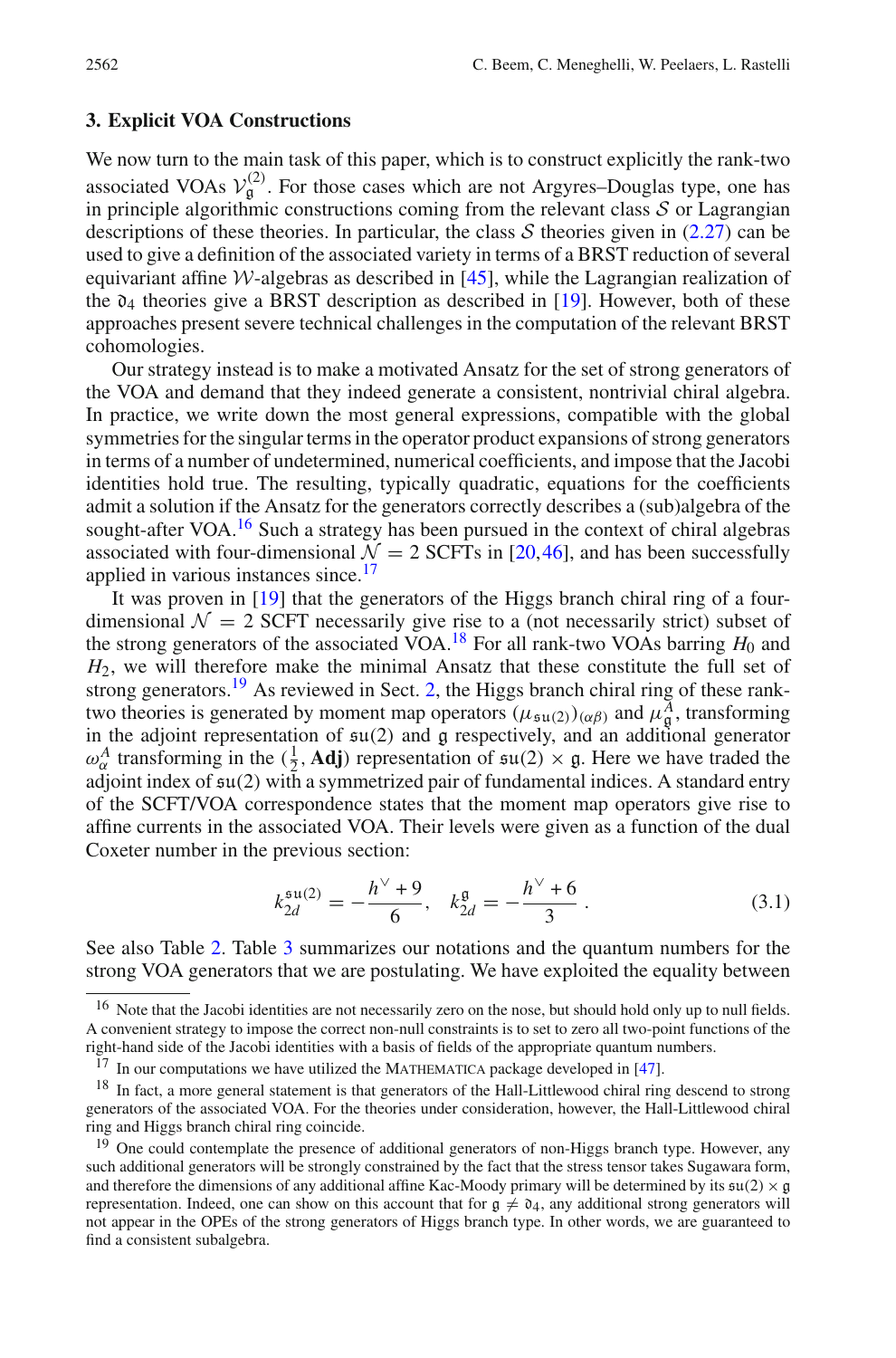<span id="page-10-0"></span>**Table 3.** Generators of the rank-two vertex operator algebras. *H*<sub>2</sub> additionally possesses an independent stress tensor  $\mathcal{T}$ , while for  $H_0$  g is trivial and the weight  $3/2$  generator is replaced by a weight  $5/2$  doublet generator  $w_{\alpha}$ 

| $\mathcal O$                               | χ[O]                   | $h_{\mathcal{O}}$ | $\mathfrak{su}(2) \times \mathfrak{g}$ representation |
|--------------------------------------------|------------------------|-------------------|-------------------------------------------------------|
| $(\mu_{\mathfrak{su}(2)})_{(\alpha\beta)}$ | $J(\alpha\beta)$       |                   | (1, 0)                                                |
| $\mu_{\mathfrak{g}}^A$                     | $\tau A$               |                   | $(0, \mathbf{Adj})$                                   |
| $\omega_{\alpha}^{A}$                      | $\mathcal{W}^A_\alpha$ |                   | $(\frac{1}{2}, \text{Adj})$                           |

the conformal weight of strong generators associated to Higgs branch chiral ring generators and the  $SU(2)_R$  charge of those Higgs branch chiral ring operators.

Some special consideration is necessary for the  $H_0$  and  $H_2$  theories. For  $H_2$ , the VOA stress tensor can no longer be furnished by the Sugawara construction due to the criticality of the current algebra levels, which obstructs the construction of a normalizable stress tensor. Consequently, an additional, independent Virasoro stress tensor will have to be included as a strong generator of  $V_{\mathfrak{a}_2}^{(2)}$ . On the other hand, for  $H_0$  the VOA associated to Higgs branch generators is just the affine Kac-Moody VOA  $V_{-\frac{17}{10}}(\mathfrak{sl}(2))$ , but there is the possibility that this algebra should be extended by additional (non-Higgs) strong generators.

Indeed, one can see that such extra strong generators must be included on the basis of consistency under Higgsing. If we consider a Higgs branch vacuum of the fourdimensional SCFT where the  $\mathfrak{su}(2)$  moment map operator acquires a nilpotent vacuum expectation value, then there should be two copies of the rank-one  $H_0$  theory remaining at low energies. At the level of the VOA, this Higgsing can be accomplished by quantum Drinfel'd-Sokolov (DS) reduction [\[20](#page-24-13)]. However, if the rank-two VOA is generated only by affine currents, then DS reduction will give a single copy of the Virasoro VOA Vir<sub>3,10</sub> with central charge  $c = -\frac{44}{5}$ . We thus must extend the affine current algebra. From  $k_{2d}^{\text{su}(2)}$  + 2 =  $\frac{3}{10}$ , we learn that the affine level is admissible, as  $p' = 3$  and  $p = 10$ are coprime and  $p' > 1$ . An admissible current algebra can only be extended by AKM primaries of spins  $\frac{1}{2}$ , 1, ...,  $\frac{p'-2}{2}$ , see [\[48\]](#page-25-23). Hence our only option is an extension by a spin  $\frac{1}{2}$  AKM primary. The dimension of this primary follows from the standard formula  $h = j(j + 1)/(k_{2d}^{\mathfrak{su}(2)} + 2)$  and gives  $h = \frac{5}{2}$ . Thus we are led to introduce an extra  $\mathfrak{su}(2)$ doublet of strong generators of weight  $\frac{5}{2}$ , which in four dimensions should arise from a Schur operator in a  $C_{1/2,(0,0)}$  multiplet.

It remains to describe the singular OPEs of our strong generators. The  $\mathfrak{su}(2) \times \mathfrak{g}$ affine current algebras take a standard form,<sup>20</sup>

<span id="page-10-2"></span>
$$
j_{\alpha\beta}(z) j_{\gamma\delta}(w) \sim \frac{k_{2d}^{\mathfrak{su}(2)} \epsilon_{\delta(\alpha} \epsilon_{\beta)\gamma}}{(z-w)^2} + \frac{2\epsilon_{(\alpha(\gamma)} j_{\beta)\delta}(w)}{z-w}, \qquad (3.2)
$$

$$
\mathcal{J}^{A}(z) \mathcal{J}^{B}(w) \sim \frac{k_{2d}^{g} \kappa^{AB}}{(z-w)^{2}} + \frac{i f_{C}^{AB} \mathcal{J}^{C}(w)}{z-w}, \qquad (3.3)
$$

while  $j_{\alpha\beta}$  and  $\mathcal J$  have regular OPEs with one another. Parentheses around indices denote symmetrization with weight one and  $k_{2d}^{\mathfrak{su}(2)}$  and  $k_{2d}^{\mathfrak{g}}$  are given in Table [3.](#page-10-0) The transfor-

<span id="page-10-1"></span><sup>20</sup> Our conventions for the epsilon tensor are  $\epsilon^{12} = -\epsilon^{21} = -\epsilon_{12} = \epsilon_{21} = 1$ .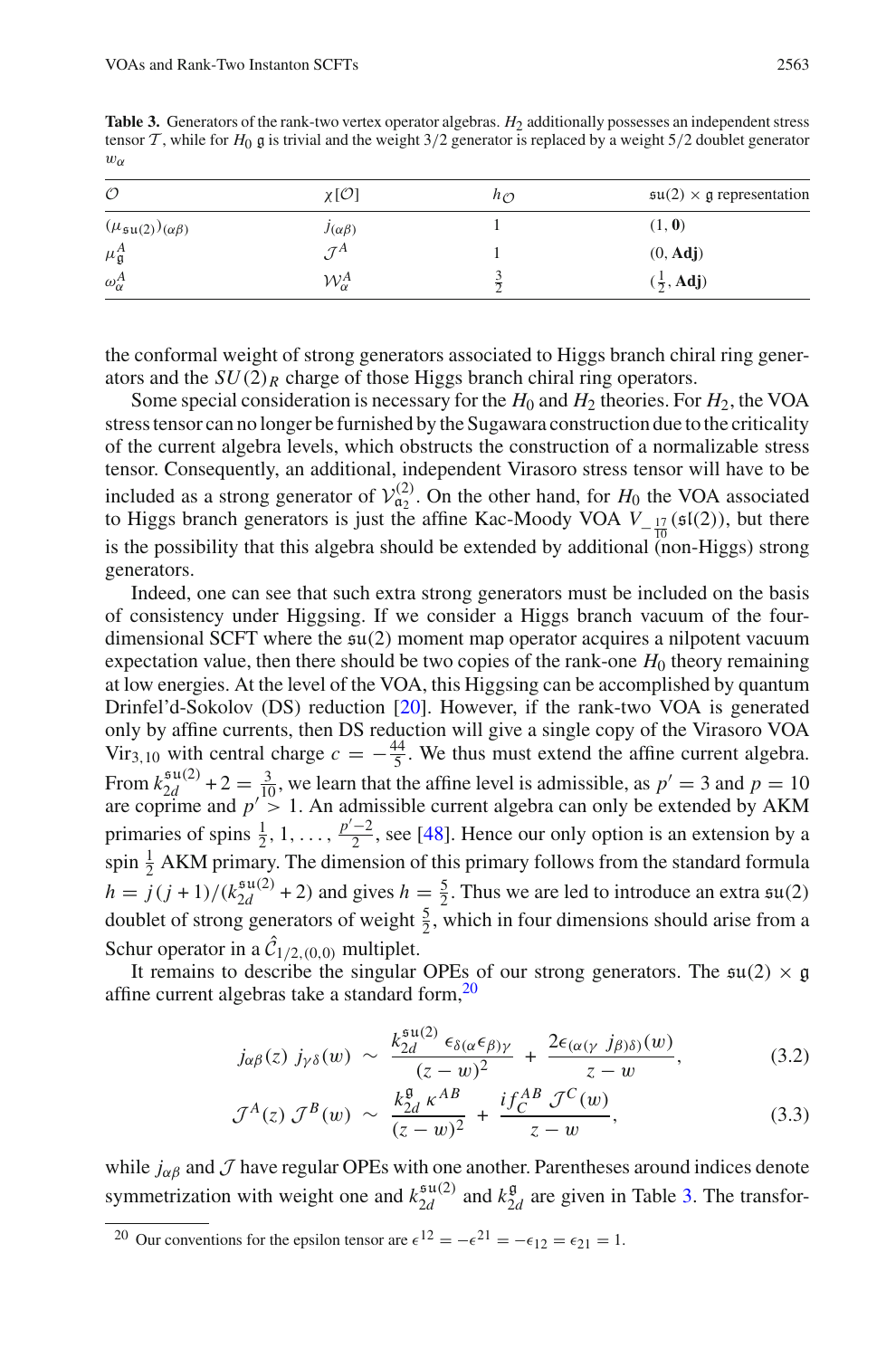mation properties of the additional  $W^A_\alpha$  generator under the global  $\mathfrak{su}(2) \times \mathfrak{g}$  symmetry completely determine its operator product expansion with the currents,

<span id="page-11-0"></span>
$$
j_{\alpha\beta}(z) \mathcal{W}^A_{\gamma}(w) \sim \frac{\epsilon_{(\alpha|\gamma|} \mathcal{W}^A_{\beta)}(w)}{z-w}, \quad \mathcal{J}^A(z) \mathcal{W}^B_{\alpha}(w) \sim \frac{if_C^{AB} \mathcal{W}^C_{\alpha}(w)}{z-w}.
$$
 (3.4)

For the *H*<sup>2</sup> theory, the independent stress tensor has self-OPE and OPE with the other generators taking their canonical form. For  $H_0$ , we omit the g affine currents. The OPE of the  $\mathfrak{su}(2)$  currents with  $w_\alpha$  is analogous to the first expression in [\(3.4\)](#page-11-0). Our remaining (and primary) task is to find the self-OPE of  $W$  (or  $w$ ). We will separately consider *H*0, which possesses certain special features, and present all other instances in one fell swoop.

*3.1. H*<sup>0</sup> *theory and an* su(2) *extension.* To complete the description of the rank-two *H*<sup>0</sup> VOA we need the self-OPE of the additional generator  $w_{\alpha}$ . The most general expression compatible with su(2) covariance takes the form

<span id="page-11-1"></span>
$$
w_{\alpha}(z) w_{\beta}(w) \sim \frac{c_1 \epsilon_{\alpha\beta}}{(z-w)^5} + \frac{c_2 j_{\alpha\beta}(w)}{(z-w)^4} + \frac{c_3 \partial j_{\alpha\beta}(w) + c_4 \epsilon_{\alpha\beta} (jj)(w)}{(z-w)^3} + \frac{1}{(z-w)^2} \Big( c_5 \partial^2 j_{\alpha\beta}(w) + c_6 \epsilon_{\alpha\beta} (j \partial j)(w) + c_7 (j_{(\alpha|\gamma|} \partial j_{\beta)\delta})(w) \epsilon^{\gamma\delta} + c_8 ((jj) j_{\alpha\beta})(w) \Big) + \frac{1}{z-w} \Big( c_9 \partial^3 j_{\alpha\beta}(w) + c_{10} \epsilon_{\alpha\beta} (\partial j \partial j)(w) + c_{11} \epsilon_{\alpha\beta} (j \partial^2 j)(w) + c_{12} (j_{(\alpha|\gamma|} \partial^2 j_{\beta)\delta})(w) \epsilon^{\gamma\delta} + c_{13} ((jj) \partial j_{\alpha\beta})(w) + c_{14} (j_{(\alpha|\gamma|} j_{\beta)\delta} \partial j_{\zeta\eta})(w) \epsilon^{\gamma\delta} \epsilon^{\delta\eta} + c_{15} \epsilon_{\alpha\beta} ((jj)(jj))(w) \Big). \tag{3.5}
$$

We have adopted the short-hand notation  $(VV)$ , for any operator  $V$  transforming in the triplet of  $\mathfrak{su}(2)$ , to denote the contraction  $(VV) = V_{\nu\delta} V_{\delta} V_{\delta} e^{\delta \eta}$ . Here and throughout this section, composite operators are defined by nested normal ordering:  $X_1X_2...X_{n-1}X_n := (X_1(X_2(...(X_{n-1}X_n)...)))$ . Normal ordering brackets take precedence over brackets introduced to delineate group theory contractions.

Jacobi identities uniquely determine the coefficients  $c_i$  up to a choice of normalization for the generator  $w_{\alpha}$ , which we fix by choosing  $c_1 = 1$ . The resulting structure constants are then as follows:

<span id="page-11-2"></span>
$$
c_1 = 1,
$$
  $c_2 = \frac{10}{17},$   $c_3 = \frac{5}{17},$   $c_4 = \frac{25}{51},$   $c_5 = -\frac{545}{561},$   
\n $c_6 = \frac{25}{51},$   $c_7 = -\frac{1150}{561},$   $c_8 = \frac{250}{561},$   $c_9 = -\frac{35}{132},$   $c_{10} = \frac{175}{748},$   
\n $c_{11} = \frac{50}{561},$   $c_{12} = -\frac{325}{561},$   $c_{13} = \frac{250}{561},$   $c_{14} = \frac{250}{561},$   $c_{15} = \frac{625}{3366}.$  (3.6)

It may be worth noting that the Jacobi identities can be satisfied (up to null states, and with different values for the coefficients  $c_i$ ) for two additional  $\mathfrak{su}(2)$  levels other than  $k_{2d}^{\mathfrak{su}(2)} = -\frac{17}{10}$ , namely  $k_{2d}^{\mathfrak{su}(2)} = -\frac{5}{2}$  and  $k_{2d}^{\mathfrak{su}(2)} = -\frac{7}{4}$ .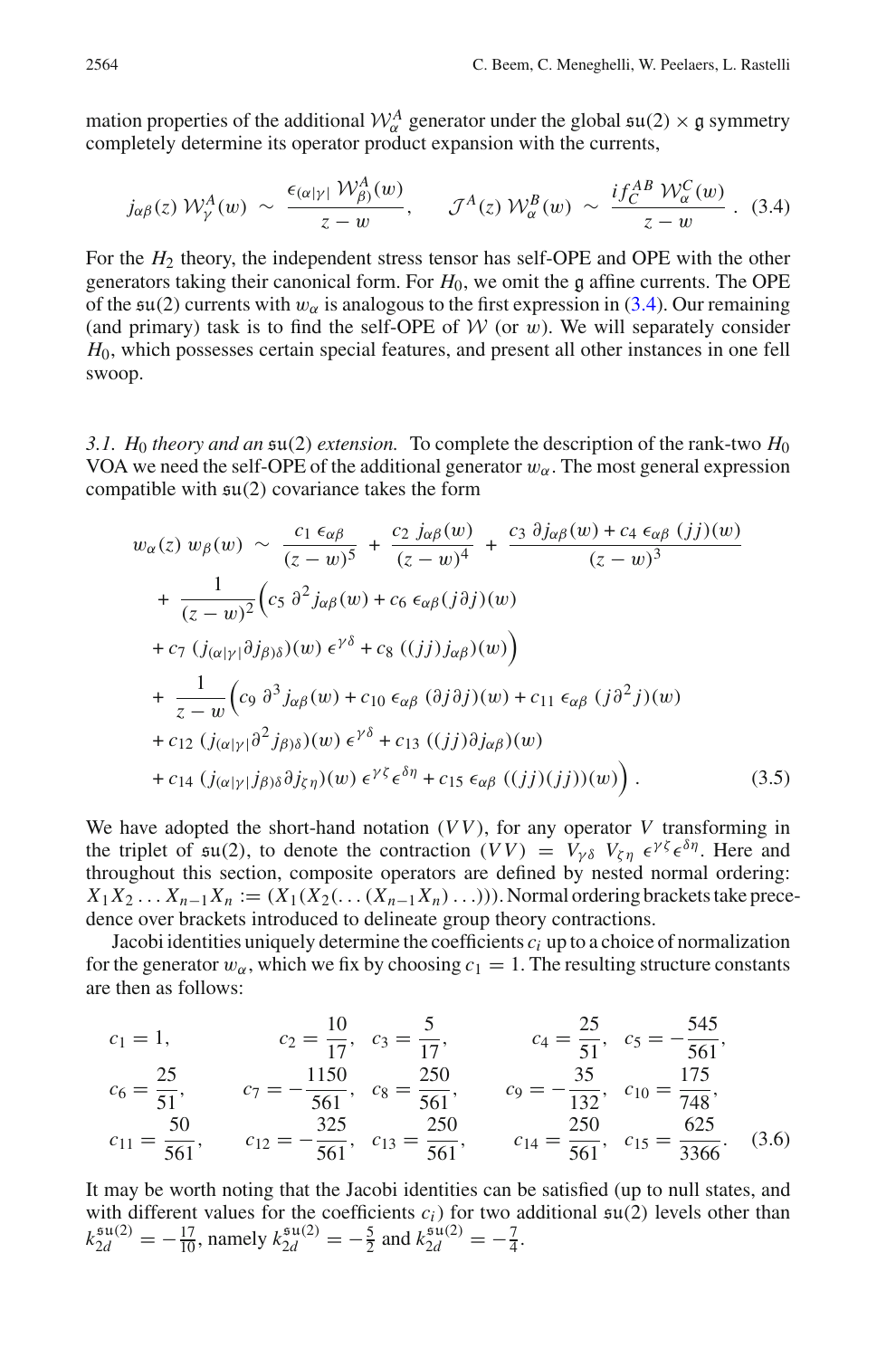3.2. A *universal expression for rank-two VOAs*  $V_g^{(2)}$ . In terms of the universal decomposition of the symmetric product of two adjoint representations given in [\(2.4\)](#page-5-7), we can construct a general expression for the self-OPE of  $W$  for the rank-two VOAs other than  $H_0$  as follows,

$$
\mathcal{W}_{\alpha}^{A}(z) \mathcal{W}_{\beta}^{B}(w) \sim \frac{c_{1} \epsilon_{\alpha\beta} \kappa^{AB}}{(z-w)^{3}} + \frac{ic_{2} \epsilon_{\alpha\beta} f_{C}^{AB} \mathcal{J}^{C}(w) + c_{3} \kappa^{AB} j_{\alpha\beta}(w)}{(z-w)^{2}} \n+ \frac{1}{z-w} \left( ic_{4} \epsilon_{\alpha\beta} f_{C}^{AB} \partial \mathcal{J}^{C}(w) + c_{5} \kappa^{AB} \partial j_{\alpha\beta}(w) \right. \n+ c_{6} \kappa^{AB} \epsilon_{\alpha\beta} (jj)(w) + i c_{7} f_{C}^{AB} (j_{\alpha\beta} \mathcal{J}^{C})(w) \n+ \epsilon_{\alpha\beta} (c_{8} \mathbb{Y}_{2}^{(AB)}(w) + c_{9} \mathbb{1}^{(AB)}(w) + c_{10} \mathbb{Y}_{2}^{*(AB)}(w)) \right) \n+ \frac{\epsilon_{\alpha\beta} \kappa^{AB} \left( -\frac{1}{4} + (h^{\vee} - 3)b \right)}{z-w} \left( \mathcal{T}(w) - \frac{\kappa_{CD} (\mathcal{J}^{C} \mathcal{J}^{D})(w)}{2(k_{2d}^{8} + h^{\vee})} + \frac{(jj)(w)}{2(k_{2d}^{5u(2)} + 2)} \right). \tag{3.7}
$$

<span id="page-12-0"></span>The short-hand notation (*jj*) continues to denote the contraction (*jj*) =  $j_{\gamma\delta} j_{\zeta\eta} \epsilon^{\gamma\zeta} \epsilon^{\delta\eta}$ , and furthermore we have introduced the notations  $1^{(AB)}$ ,  $\mathbb{Y}_2^{(AB)}$ , and  $\mathbb{Y}_2^{*(AB)}$  to represent the projections of the product of two (adjoint) currents  $J$  onto the respective representations, *i.e.*,  $\mathbb{1}^{(AB)} = (P_1)_{CD}^{AB} \mathcal{J}^C \mathcal{J}^D = \frac{\kappa^{AB} \kappa_{CD} \mathcal{J}^C \mathcal{J}^D}{\text{dim } \mathbf{Adj}}$ , and similarly for  $\mathbb{Y}_2^{(AB)}$ , and  $Y_2^{*(AB)}$ . We provide the precise expressions for the relevant projection operators in "Appendix A". Up to a choice of normalization of the generator  $W$ , which we set by choosing  $c_1 = 1$ , the coefficients  $c_i$  are uniquely fixed in terms of the dual Coxeter number  $h^{\vee}$  as

$$
c_1 = 1, \quad c_2 = -\frac{3}{6 + h^{\vee}}, \quad c_3 = \frac{6}{9 + h^{\vee}}, \quad c_4 = -\frac{3}{2(6 + h^{\vee})}, \quad c_5 = \frac{3}{9 + h^{\vee}},
$$

$$
c_6 = -\frac{3}{4(h^{\vee} - 3)} + \frac{3}{4(h^{\vee} + 9)}, \quad c_7 = -\frac{18}{(6 + h^{\vee})(9 + h^{\vee})}, \quad c_8 = -\frac{9}{(6 + h^{\vee})(9 + h^{\vee})},
$$

$$
\frac{c_9}{\dim \mathbf{Adj}} = -\frac{3}{16(h^{\vee} - 3)} + \frac{3(2 + 5h^{\vee})}{16(1 + h^{\vee})(-6 + 5h^{\vee})}, \quad c_{10} = \frac{3}{6 + h^{\vee}}.
$$
(3.8)

<span id="page-12-1"></span>Note that in [\(3.7\)](#page-12-0) we included a stress tensor *T*. As explained above, for  $g \neq a_2$ , *i.e.*,  $h^{\vee} \neq 3$ , it is actually given by the Sugawara construction, and so the last line represents a null operator that can be added with arbitrary coefficient (controlled by the parameter *b*). In the limit of  $h^{\vee} \rightarrow 3$ , however, *T* is truly an independent strong generator. We can see from [\(3.8\)](#page-12-1) that this limit can in fact be taken smoothly as the poles in  $h<sup>0</sup> - 3$  are cancelled. In this limit, the arbitrary coefficient *b* appears in front of a null operator of the  $H_2$  VOA. In [\(3.8\)](#page-12-1) we have divided  $c_9$  by the dimension of adjoint representation of  $\mathfrak g$ to directly reflect the coefficient of  $\kappa_{CD} \mathcal{J}^C \mathcal{J}^D$ . This is a helpful way of writing things in view of taking the limit for  $h^{\vee} \rightarrow 3$ .

The rank-two VOA associated to  $H_1$  can be recovered by specializing to  $h^{\vee} = 2$ and omitting the operator  $\mathbb{Y}_2^{*(AB)}$  on the right hand side of [\(3.7\)](#page-12-0) – the corresponding projector vanishes identically for  $\mathfrak{su}(2)$ . Incidentally, the  $H_2$  theory has already been studied in detail in the literature from the perspective of the associated VOA in [\[25](#page-25-3)], though it was not identified as being the rank-two instanton SCFT in that paper, but rather was recovered in the strong coupling limit of a conformal gauging of Argyres–Douglas SCFTs and given the moniker  $T_X$ .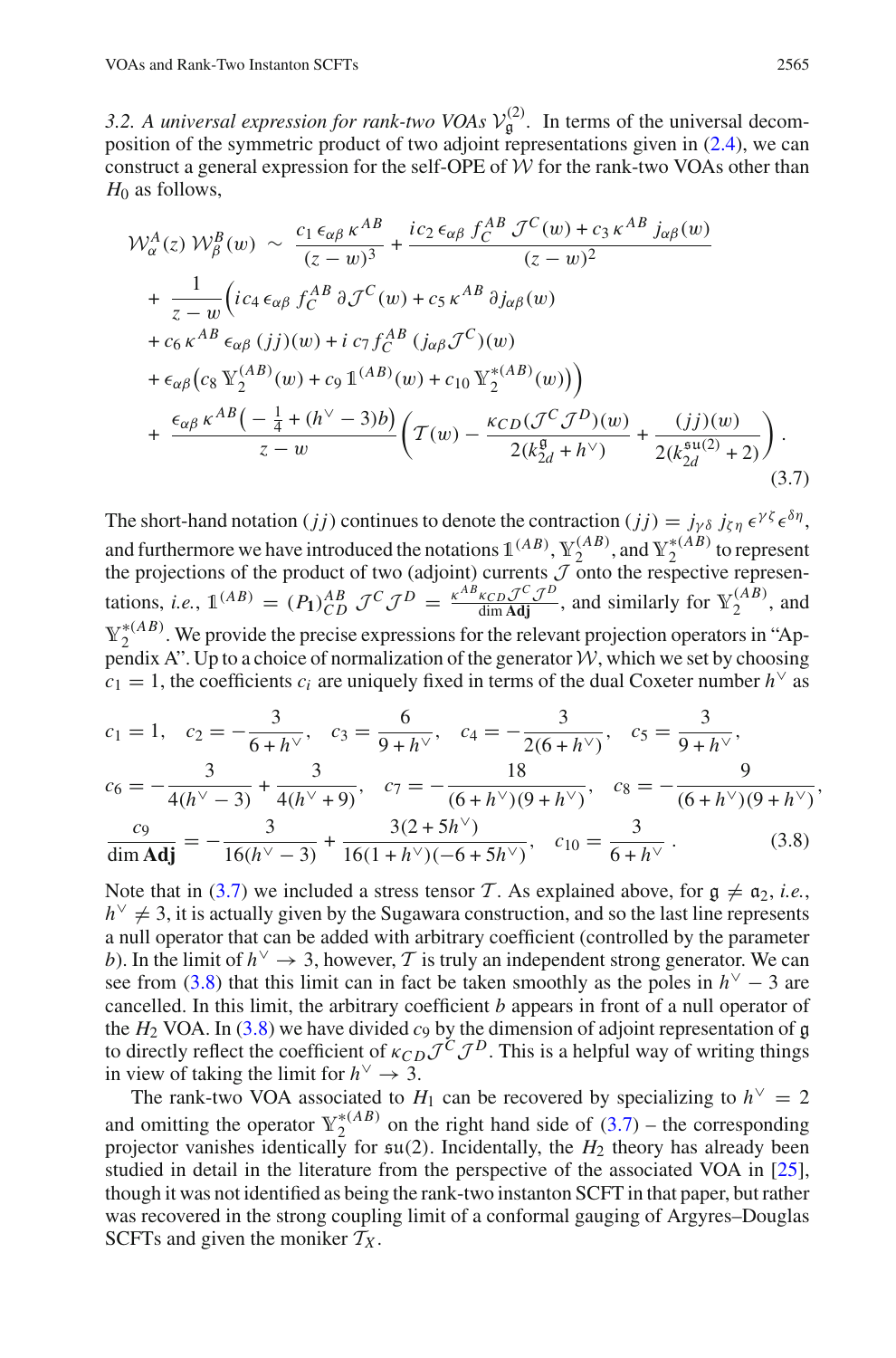#### <span id="page-13-0"></span>**4. Free Field Realizations**

Before pursuing any extensive analysis of the VOAs  $V_g^{(2)}$  constructed in the previous section, it is worth investigating whether these algebras admit free field realizations in the style of [\[26\]](#page-25-4). Such a realization has the potential to simplify the analysis of singular vectors in the vacuum module, as well as providing a canonical proposal for the fourdimensional *R*-filtration of these VOAs [\[22](#page-25-0)].

According to the template introduced in that paper, we expect a realization in terms of dim<sub>C</sub>  $M_H = 2(2h^{\vee} - 1)$  chiral bosons associated to a lattice of signature (2*h*<sup>∨</sup> − 1, 2*h*<sup>∨</sup> − 1), whose lattice momenta are restricted to an isotropic sublattice; the construction should also reflect the algebraic structure of the Higgs branch/associated variety.

*4.1. Realizations for*  $g \neq a_0$  *from intermediate Higgsing.* It turns out that a more efficient approach will be to develop an intermediate construction associated not with the generic locus of the Higgs branch, but with the singular stratum where the g symmetry is unbroken. (For the special case of the  $H_0$  theory, this is indeed the generic locus.) The idea is that we can use lattice bosons to model the geometry of the singular locus, but the "free field realization" should be further decorated with the VOAs associated to the residual degrees of freedom on that locus. In the present case, the residual theory on the singular locus in question is two copies of the rank-one SCFT, so our free field realizations will include two copies of the rank-one VOA  $V_g^{(1)}$  as basic building blocks. Given the free-field constructions of the rank-one VOAs in [\[26](#page-25-4)], our final result could then be further expressed as an honest free field realization in terms of only chiral lattice bosons and symplectic bosons.

4.1.1. Big open sets in the two-instanton moduli spaces On the locus of  $\mathcal{M}_H$  where the g symmetry is unbroken, the moment map  $\mu_a$  and all the chiral ring generators charged under g, namely  $\omega_{\alpha}^A$ , vanish,

$$
\langle \mu_{\mathfrak{g}}^A \rangle = \langle \omega_{\alpha}^A \rangle = 0. \tag{4.1}
$$

This locus is then parameterized by the  $\mathfrak{su}(2)$  moment map,  $\mu_{\mathfrak{su}(2)}$ , subject to the relation [\(2.6\)](#page-5-5), which implies that

$$
\mu_{\mathfrak{su}(2)}^2\big|_{(0,1)} = 0\,. \tag{4.2}
$$

In other words, the singular locus in question is a copy of  $\overline{\mathbb{O}_{\text{min}}(\mathfrak{sl}(2))} \cong \mathbb{C}^2/\mathbb{Z}_2$  embed-ded in the two-instanton moduli space.<sup>[21](#page-13-1)</sup> As in  $[26]$  $[26]$ , we consider an open subset of this locus where  $(\mu_{\text{su}(2)})_{++} \neq 0$ , which as a Poisson variety can be identified with  $T^*(\mathbb{C}^*)$ where  $(\mu_{\mathfrak{su}(2)})_{++}$  is the C<sup>\*</sup>-valued coordinate and  $(\mu_{\mathfrak{su}(2)})_{+-}$  is the cotangent fiber.

From each point in this open subset sprouts the product of two copies of the oneinstanton moduli space, which reflects the Higgs branch for the residual IR effective theory[.22](#page-13-2) We then can construct a dense open subset of the full two-instanton moduli

<sup>&</sup>lt;sup>21</sup> This singular locus can be thought of as parameterizing F-theory configurations where the two D3-branes explore the nonperturbative seven-brane worldvolume as point-like small instantons.

<span id="page-13-2"></span><span id="page-13-1"></span><sup>&</sup>lt;sup>22</sup> The embedding of these one-instanton subspaces is simplified by the fact that the two-instanton moduli space, as a hyperkähler manifold, enjoys an  $SU(2)_R \times G \times SU(2)$  isometry group, and at each point on the locus discussed here, this symmetry is broken spontaneously to  $SU(2)_{\bar{R}} \times G$  where  $SU(2)_{\bar{R}} \cong$ diag  $(SU(2)_R \times SU(2))$ . Thus the IR R-symmetry can be identified in the UV, which ensures that the oneinstanton moduli spaces are genuinely embedded into the two-instanton moduli space rather than only appearing in a scaling region near the singular locus.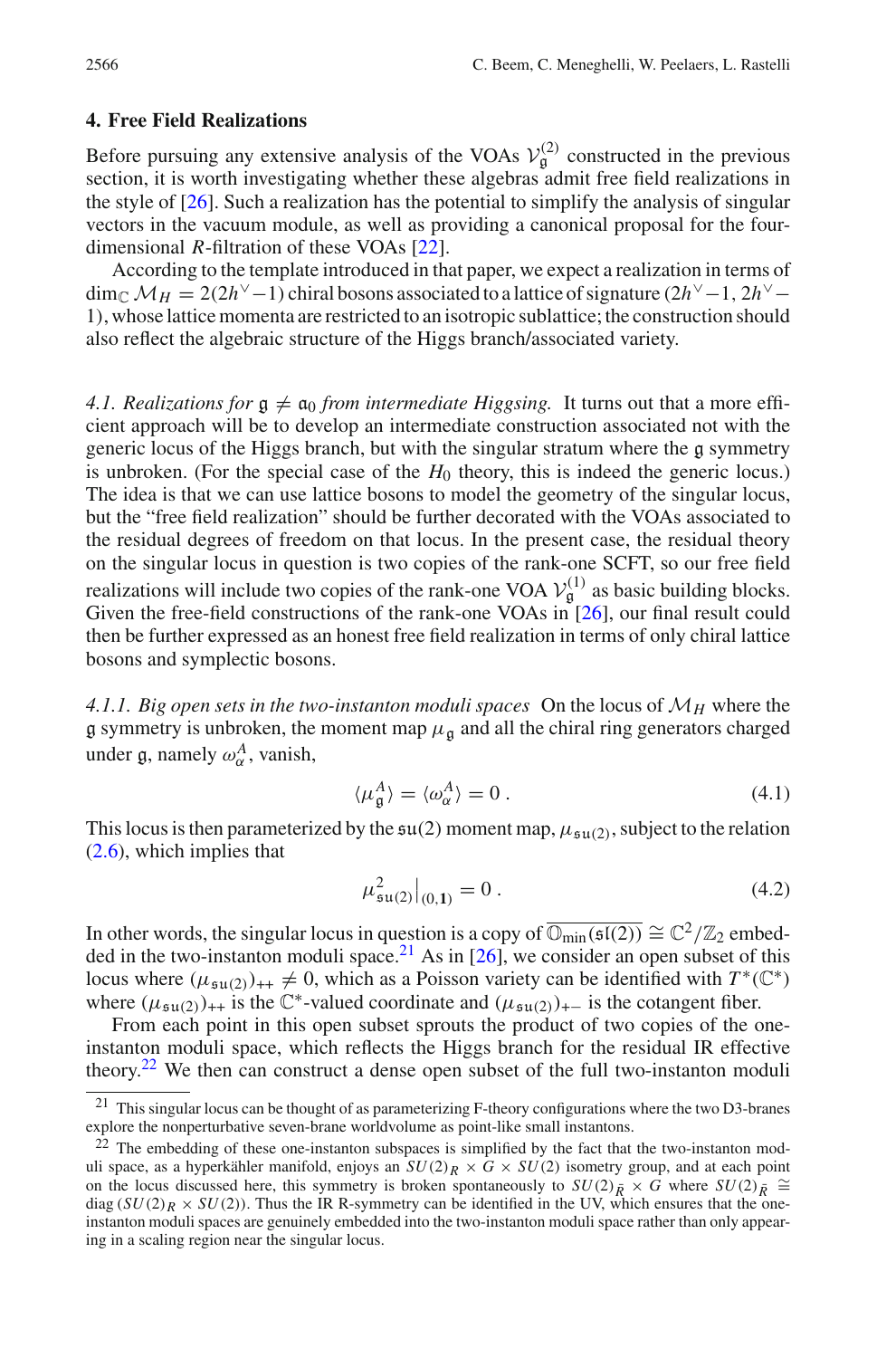space that has the form of a fibration of those two copies of the one-instanton moduli space space that has the form of a fibration of those two copies of the one-instanton moduli space<br>over  $T^*(\mathbb{C}^*)$ . This fibration reflects the indistinguishability of the two one-instanton<br>factors, so we have an open set<br> $\$ factors, so we have an open set

<span id="page-14-1"></span>
$$
\mathcal{U} = \left(\widetilde{\mathcal{M}}_{\mathfrak{g}}^{(1)} \times \widetilde{\mathcal{M}}_{\mathfrak{g}}^{(1)} \times T^*(\mathbb{C}^*)\right) / \mathbb{Z}_2, \tag{4.3}
$$

where  $\widetilde{\mathcal{M}}$  $g^{(1)}$  denotes the reduced one instanton moduli space and  $\mathbb{Z}_2$  acts by negation on the  $\mathbb{C}^*$  and by exchanging the two one-instanton factors.

In this patch we can express the generators of the two-instanton coordinate ring in terms of the coordinate ring  $\mathbb{C}[U]$ . We introduce coordinates (with slightly unconventional names)  $(e^{\frac{1}{2}}, h)$  for  $T^*(\mathbb{C}^*)$  with their canonical symplectic form  $\{h, e^{\frac{1}{2}}\} = e^{\frac{1}{2}}$ , In this patch we can express the generators of the two terms of the coordinate ring  $\mathbb{C}[U]$ . We introduce coordinational names) ( $e^{\frac{1}{2}}$ , h) for  $T^*(\mathbb{C}^*)$  with their canonical sy along with two copies  $J_1^A$ ,  $\binom{1}{9}$  satisfying the Joseph rela-tions [\(2.5\)](#page-5-8). The  $\mathbb{Z}_2$  quotient now acts according to  $(h, e^{\frac{1}{2}}, J_1, J_2) \mapsto (h, -e^{\frac{1}{2}}, J_2, J_1)$ . The moment maps of the two-instanton moduli space are now given by merators of  $\mathbb{C}[\mathcal{M}_{\mathfrak{g}}^{\mathfrak{U}}]$  satisfying the<br>
coording to  $(\mathsf{h}, \mathsf{e}_2^{\frac{1}{2}}, \mathsf{J}_1, \mathsf{J}_2) \mapsto (\mathsf{h}, -\text{moduli space are now given by}$ <br>  $\frac{1}{2}\mathsf{h}, \quad (\mu_{\mathfrak{su}(2)})_{--} = (-\mathsf{S}^{\natural} + \frac{1}{4}\mathsf{h}^2)$ 

<span id="page-14-2"></span>
$$
(\mu_{\mathfrak{su}(2)})_{++} = \mathbf{e}, \quad (\mu_{\mathfrak{su}(2)})_{+-} = \frac{1}{2} \mathsf{h}, \quad (\mu_{\mathfrak{su}(2)})_{--} = (-\mathsf{S}^{\natural} + \frac{1}{4} \mathsf{h}^2) \mathsf{e}^{-1},
$$
  

$$
\mu_{\mathfrak{g}}^A = \mathsf{J}_1^A + \mathsf{J}_2^A, \tag{4.4}
$$

where  $S^{\natural} = \frac{1}{4} \kappa_{AB} J_1^A J_2^B$ . The additional chiral ring generators can be expressed as

$$
\mu_{\mathfrak{g}}^A = J_1^A + J_2^A,
$$
\n
$$
\mathfrak{g}^{\natural} = \frac{1}{4} \kappa_{AB} J_1^A J_2^B.
$$
\nThe additional chiral ring generators can be expressed as\n
$$
\omega_+^A = \left( J_1^A - J_2^A \right) \mathbf{e}^{\frac{1}{2}}, \qquad \omega_-^A = \left( -\frac{1}{2} i f_{BC}^A J_1^B J_2^C + \frac{1}{2} h \left( J_1^A - J_2^A \right) \right) \mathbf{e}^{-\frac{1}{2}}.
$$
\n(4.5)

<span id="page-14-3"></span>In this realization the full complement of Higgs chiral ring relations are solved automatically given that the  $J_i$  satisfy the Joseph relations.

*4.1.2. Affine uplift* Our free field realization will be an "affine uplift" of this realization of  $\mathbb{C}[\mathcal{M}_{\mathfrak{g}}^{(2)}]$  in terms of  $\mathbb{C}[\mathcal{U}]$ . In particular, we will realize the VOA  $\mathcal{V}_{\mathfrak{g}}^{(2)}$  as a vertex operator subalgebra,

<span id="page-14-0"></span>
$$
\mathcal{V}_{\mathfrak{g}}^{(2)} \subset \mathcal{V}_{\mathfrak{g}}^{(1)} \otimes \mathcal{V}_{\mathfrak{g}}^{(1)} \otimes \Pi_{\frac{1}{2}},\tag{4.6}
$$

where  $V_{\mathfrak{g}}^{(1)} = V_{-\frac{1}{6}h^{\vee}-1}(\mathfrak{g})$  is the associated VOA of the corresponding rank-one SCFT and the VOA  $\Pi_{\frac{1}{2}}$  can be expressed in terms of two chiral bosons  $\delta(z)$ ,  $\varphi(z)$  with OPEs

$$
\delta(z)\delta(w) \sim \langle \delta, \delta \rangle \log(z - w), \quad \varphi(z)\varphi(w) \sim \langle \varphi, \varphi \rangle \log(z - w), \quad \delta(z)\varphi(w) \sim 0,
$$
\n(4.7)

where  $\langle \delta, \delta \rangle = -\langle \varphi, \varphi \rangle$ . It is the algebra that includes exponential vertex operators where  $\langle \delta, \delta \rangle = -\langle \phi, \phi \rangle$ . It is the algebra that includes exponential vertex operators<br>whose lattice momenta are restricted to an isotropic subspace of the full momentum<br>lattice, namely<br> $\Pi_{\frac{1}{2}} := \bigoplus_{\phi}^{\infty} (V_{\partial \$ lattice, namely

$$
\Pi_{\frac{1}{2}} := \bigoplus_{\ell=-\infty}^{\infty} \left( V_{\partial \varphi} \otimes V_{\partial \delta} \right) e^{\frac{\ell}{2}(\delta + \varphi)}.
$$
\n(4.8)

Equation  $(4.6)$  should be compared to its geometric counterpart  $(4.3)$ . Once we identify  $e^{\delta(z)+\varphi(z)}$  as the VOA avatar of the  $\mathbb{C}^*$ -valued **e**, the generators of  $\mathcal{V}_{\mathfrak{g}}^{(2)}$  with non-negative weight under the Cartan of  $\mathfrak{su}(2)$  can be immediately written down as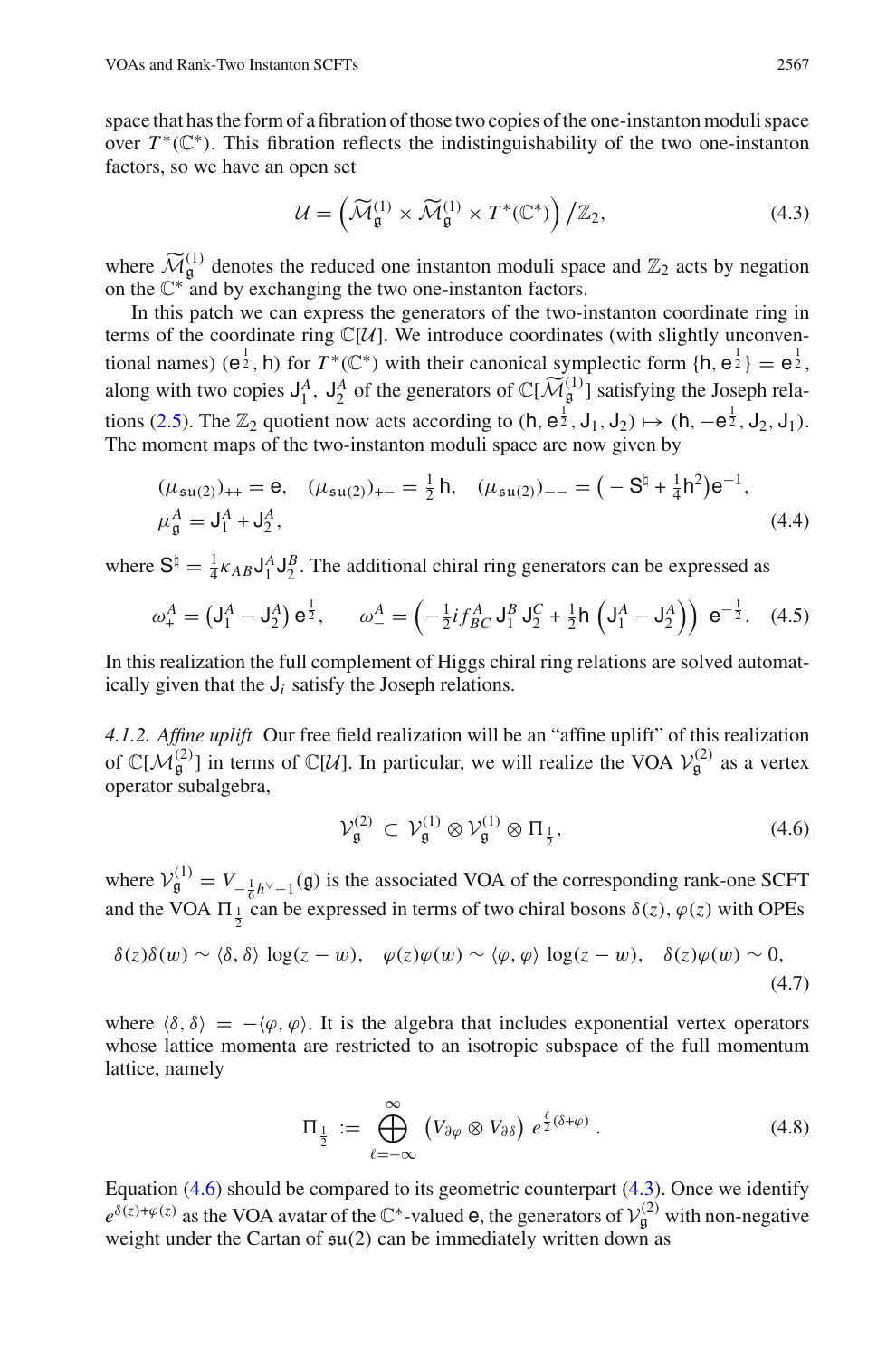<span id="page-15-3"></span><span id="page-15-2"></span>
$$
j_{++}(z) = 1 \otimes e^{\delta(z) + \varphi(z)}, \tag{4.9}
$$

$$
j_{+-}(z) = 1 \otimes \frac{k_{2d}^{\mathfrak{su}(2)}}{2} \partial \varphi(z), \tag{4.10}
$$

$$
\mathcal{W}^A_+(z) = \left(\mathcal{J}^A_1 - \mathcal{J}^A_2\right) \otimes e^{\frac{1}{2}(\delta(z) + \varphi(z))},\tag{4.11}
$$

$$
\mathcal{J}^{A}(z) = \left(\mathcal{J}_{1}^{A} + \mathcal{J}_{2}^{A}\right) \otimes 1. \tag{4.12}
$$

Here we have fixed the chiral bosons to be normalized according to  $\langle \delta, \delta \rangle = -\frac{k_{2d}^{su(2)}}{2}$ , and  $\mathcal{J}_1^A$ ,  $\mathcal{J}_2^A$  denote the generators of the two copies of  $\mathcal{V}_g^{(1)}$  in [\(4.6\)](#page-14-0). One can straightforwardly check that the OPEs of these operators correctly reproduce the OPEs given in  $(3.2)$ – $(3.4)$ ,  $(3.7)$ . Notice that these expressions in an obvious sense an affinization of [\(4.4\)](#page-14-2), [\(4.5\)](#page-14-3). To find the remaining generators, it is convenient to first realize, following  $[26]$  $[26]$ ,  $j = (z)$  as e an ammizadire and anti-<br>1 ⊗  $e^{-(\delta+\varphi)}$ 

<span id="page-15-4"></span>
$$
j_{--}(z) = \left(-S^{\natural} \otimes 1 + 1 \otimes \left( \left(\frac{k_{2d}^{\mathfrak{su}(2)}}{2} \partial \delta\right)^2 - \frac{k_{2d}^{\mathfrak{su}(2)}(k_{2d}^{\mathfrak{su}(2)} + 1)}{2} \partial^2 \delta \right)\right) \left(1 \otimes e^{-(\delta + \varphi)}\right). \tag{4.13}
$$

The OPEs of the su(2) current algebra are then correctly reproduced if and only if the self-OPE of  $S^{\natural}$  is as follows: at non-critical level  $k_{2d}^{\mathfrak{su}(2)} \neq -2$  the combination  $T^{\natural} = S^{\natural}/(k_{2d}^{\mathfrak{su}(2)} + 2)$  must satisfy the Virasoro OPE with central charge  $c^{\natural} = 1 - 1$  $6(k_{2d}^{\mathfrak{su}(2)}+1)^2/(k_{2d}^{\mathfrak{su}(2)}+2)$ , while at the critical level,  $k_{2d}^{\mathfrak{su}(2)}=-2$ ,  $S^{\natural}$ , has regular self-OPE. In addition, the requirement that *j*<sub>−−</sub> commute with the g currents  $\mathcal{J}^A$  implies that *S*<sup>t<sub>1</sub></sup> should do so as well. Within  $V_g^{(1)} \otimes V_g^{(1)}$  there is essentially a unique candidate<br>that can play the role of *S*<sup>t<sub>1</sub></sup>. It is proportional to the stress tensor for the diagonal coset<br>CFT:<br> $S^{\sharp} = (k_{2d}^{$ that can play the role of  $S^{\natural}$ . It is proportional to the stress tensor for the diagonal coset CFT:

<span id="page-15-1"></span>
$$
S^{\natural} = (k_{2d}^{\text{su}(2)} + 2) \left( T_1^{\text{Sug}} + T_2^{\text{Sug}} - T_{12}^{\text{Sug}} \right), \tag{4.14}
$$

where  $T_1^{\text{Sug}}, T_2^{\text{Sug}}, T_{12}^{\text{Sug}}$  are Sugawara stress tensors built using  $\mathcal{J}_1^A$ ,  $\mathcal{J}_2^A$ , and  $\mathcal{J}_1^A + \mathcal{J}_2^A$ , respectively.<sup>[23](#page-15-0)</sup> Notice that in our setup  $k_1 = k_2 = k_{12}/2 = k_{2d}^9/2$ . For the  $\mathfrak{a}_2$  entry, the definition [\(4.14\)](#page-15-1) looks problematic since  $k_{12} + h<sup>0</sup> = -3 + 3 = 0$ . However, in this case we also have  $k_{2d}^{\mathfrak{su}(2)}$  + 2 = -2 + 2 = 0 resulting in  $S^{\natural}$  having contribution only from the (unnormalized)  $T_{12}^{\text{Sug}}$  term.

Having constructed *j*−−(*z*), we can easily deduce a proposal for the currents  $W^A_-(z)$ by considering the OPE of *j*<sub>−−</sub>(*z*) with  $W^A_+(z)$ . We will need to additionally require that a second-order pole is absent, and then the first-order pole will precisely be the desired  $W^A_-(z)$ . One finds

$$
T^{\text{Sug}} = \frac{1}{2(k + h^{\vee})} \kappa_{AB} \mathcal{J}^A \mathcal{J}^B,
$$
\n(4.15)

<span id="page-15-0"></span><sup>&</sup>lt;sup>23</sup> The Sugawara stress tensor of a current algebra generated by  $\mathcal J$  at level k is given by

where  $h^{\vee}$  is the dual Coxeter number associated finite-dimensional, simple Lie algebra.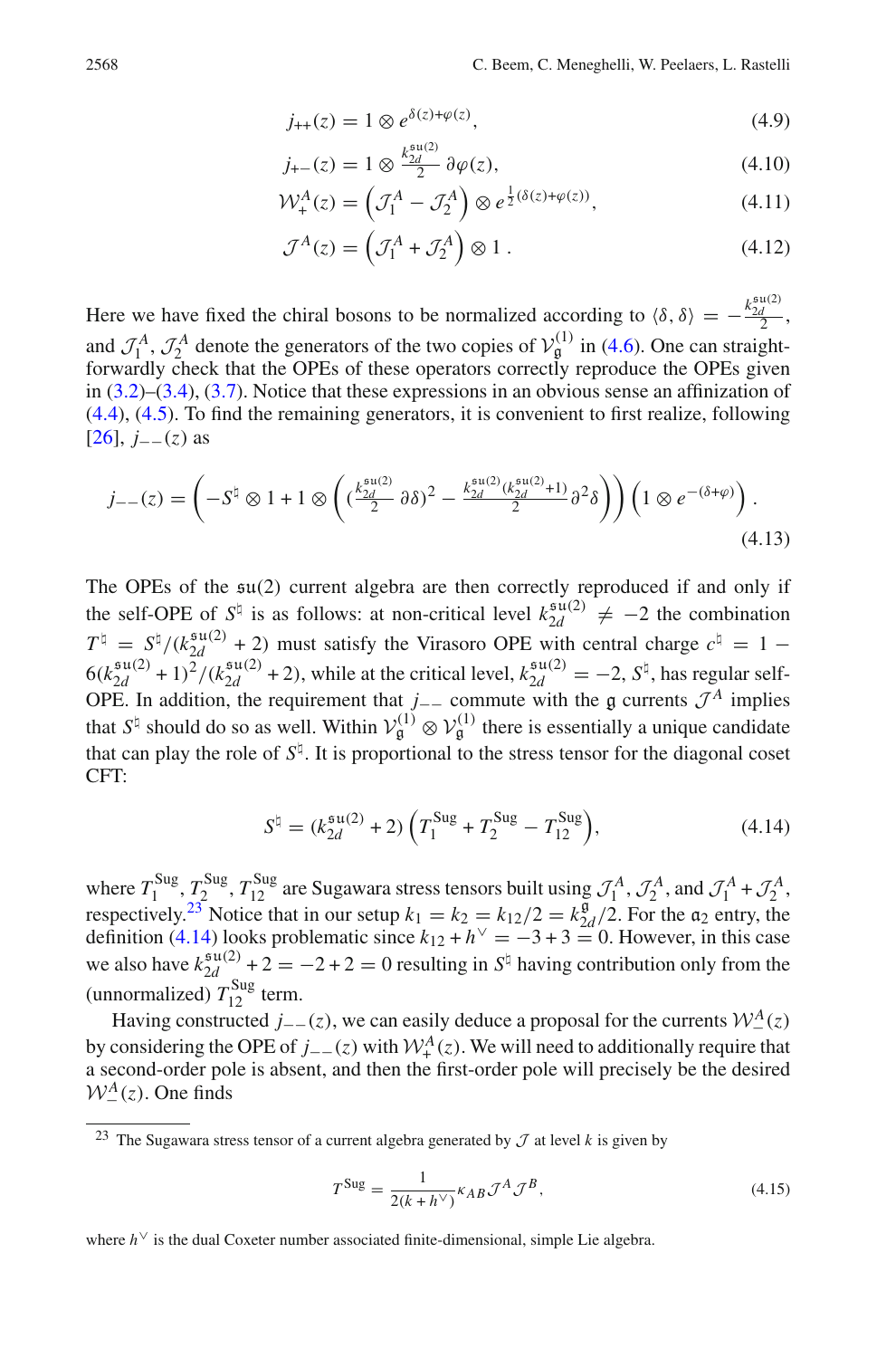As and Rank-Two Instanton SCFTs  
\n
$$
\mathcal{W}^{A}_{-}(z) = \Big( -U^{A}(z) \otimes 1 - (\mathcal{J}^{A}_{1} - \mathcal{J}^{A}_{2}) \otimes \frac{k_{2d}^{\text{su}(2)}}{2} \partial \delta(z) \Big) \Big( 1 \otimes e^{-\frac{1}{2}(\delta(z) + \varphi(z))} \Big), \tag{4.16}
$$

where  $U^A$  is defined by the following OPE,

$$
S^{\natural}(z) \, (\mathcal{J}_1^A - \mathcal{J}_2^A)(w) \sim \frac{h^{\natural}}{(z-w)^2} (\mathcal{J}_1^A - \mathcal{J}_2^A)(w) + \frac{1}{(z-w)} \mathcal{U}^A(w) \,. \tag{4.17}
$$

Direct computation then yields

$$
\mathcal{U}^A = \frac{K}{2} i f_{BC}^A \mathcal{J}_1^B \mathcal{J}_2^C + h^\natural \partial (\mathcal{J}_1^A - \mathcal{J}_2^A), \qquad h^\natural = k^\mathfrak{g} \left( \frac{k_{2d}^{\mathfrak{su}(2)} + 2}{k^\mathfrak{g} + h^\vee} \right), \tag{4.18}
$$

where  $K = -\frac{4(2+k_{2d}^{3u/2})}{k^{9}+h^{\vee}}$ . The second-order pole in the *j*−− ×  $\mathcal{W}_{+}^{A}$  OPE vanishes if  $\frac{1}{2}$ ( $k_{2d}^{\text{su}(2)}$  +  $\frac{1}{2}$ ) +  $h^{\natural}$  = 0, which can be confirmed to hold for all cases from Table [2.](#page-7-0) For these levels, we also find that  $K = 1$ .

At this point all the generators have been constructed and we need to verify that their OPEs close on the algebra that they generate under iterated normally ordered products and derivatives.<sup>[24](#page-16-0)</sup> For this it turns out to be crucial that the levels take the values given in Table [2](#page-7-0) and that the currents  $J_1$  and  $J_2$  satisfy the quadratic relations that characterize  $V_{\rm g}^{(1)}$ . In particular, the last condition is required for the su(2) singlet channel of the  $W \times W$  OPE to be free of new operators. With all of these conditions satisfied, the OPEs for these free field constructions are identical to the ones give in Sect. [3.](#page-9-0)

*4.1.3. Higgs branch relations revisited and the R-filtration from free fields.* The VOAs we have constructed here exhibit a subtle behavior, previously discussed in [\[22](#page-25-0)] and observed in examples in [\[25,](#page-25-3)[26\]](#page-25-4), which is that there are Higgs branch relations in the four-dimensional SCFTs that do not have corresponding null vectors in the associated VOA. This phenomenon is closely connected with the nuances of the *R*-filtration on associated VOAs, which has been discussed in detail in [\[22\]](#page-25-0).

In [\[26\]](#page-25-4) a proposal for the *R*-filtration of a VOA in terms of the corresponding geometric free field realization was put forward. Adopting said proposal, we can study the Higgs branch chiral ring relations collected in  $(2.6)$ – $(2.14)$  and check that even when they are not realized as null states in the VOA, they are realized at the level of the associated-graded with respect to the *R*-filtration.

We find that in particular, the Higgs branch relations  $(2.6)$  and  $(2.7)$  do not corresponds to null operators in the VOA. The first of these is familiar from many previous investigations, where any time the stress tensor is identified as the Sugawara stress tensor for an affine Kac-Moody (sub-)algebra, there is a "hidden" Higgs branch relation. On the other hand, the relation [\(2.7\)](#page-5-10) doesn't appear to be connected to any equally universal phenomenon.

<span id="page-16-0"></span><sup>&</sup>lt;sup>24</sup> It was noted in Sect. [3](#page-9-0) that in the  $\alpha_2$  case there is an additional strong generator identified with the stress tensor. This can be realized as the sum of chiral boson stress tensors and Sugawara stress tensors for the one-instanton factors. Alternatively, this stress tensor appears automatically in the  $W \times W$  OPE—the VOA is still *generated* by the affine currents and the *W* currents, though not strongly.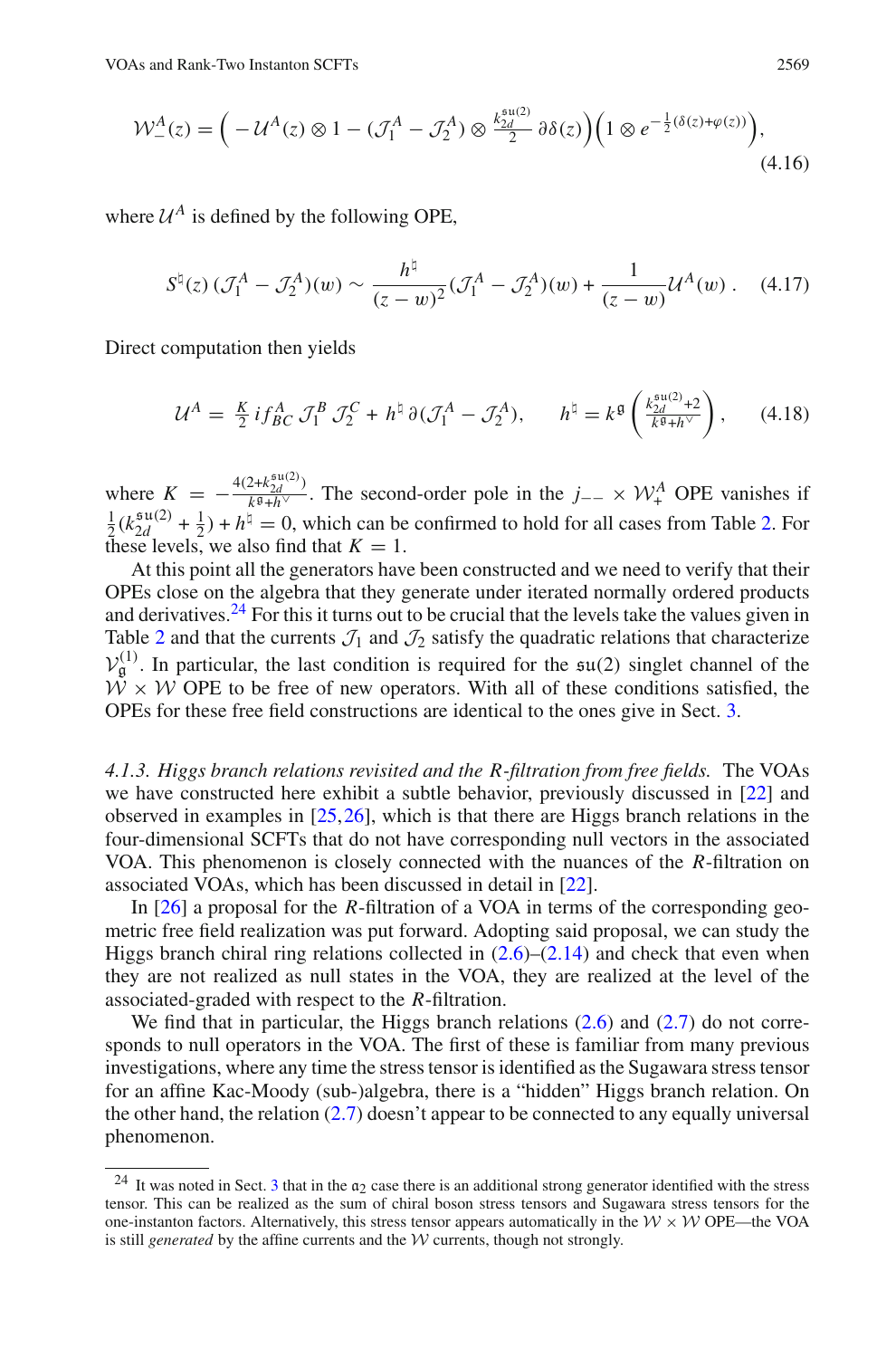Written in terms of their free field expressions, these composite operators that are supposed to vanish as elements of the Higgs chiral ring take the form<sup>[25](#page-17-0)</sup>

<span id="page-17-1"></span>
$$
T_{\text{su}(2)}^{\text{Sug}} + T_{\text{g}}^{\text{Sug}} = T_{\delta} + T_{\varphi} + T_{1}^{\text{Sug}} + T_{2}^{\text{Sug}}, \tag{4.19}
$$

$$
\kappa_{AB} \mathcal{J}^A \mathcal{W}_+^B = \frac{5h^\vee + 6}{3} (T_1^{\text{Sug}} + T_2^{\text{Sug}}) e^{\frac{1}{2}(\delta + \varphi)},\tag{4.20}
$$

where in the second equation we have only given the su(2) highest weight state for simplicity, and the contribution of the chiral bosons to the stress tensor are defined as and the state of

$$
T_{\delta} + T_{\varphi} = \frac{1}{2} \big( \nu_{+} \nu_{-} - \partial \nu_{-} \big) + \frac{k_{2d}^{\text{su}(2)}}{2} \partial \nu_{+}, \quad \nu_{+} = \partial \left( \delta + \varphi \right), \quad \nu_{-} = -\frac{k}{2} \partial \left( \delta - \varphi \right). \tag{4.21}
$$

While the right hand sides of  $(4.19)$  and  $(4.20)$  are not null in the VOA, they reside in subspaces of lower-than-expected weight with respect to the *R*-filtration. To be precise, the right-hand sides of [\(4.19\)](#page-17-1) and [\(4.20\)](#page-17-1) have weights  $R = 1$  and  $R = 3/2$ , respectively, which is one less than the sum of weights of the constituents on the left hand sides.<sup>[26](#page-17-2)</sup> In the associated graded, this leads to the expected Higgs branch relations, while the states on the right-hand side will act as new generators of the resultant commutative algebra. This reinforces the difficulty of constructing the *R*-filtration in an *ad hoc* fashion based on the assignment of *R*-weights to strong generators and correcting on the basis of null states, though in simple cases such a strategy does seem to meet with success [\[49](#page-25-24)].

*4.2. H*<sup>0</sup> *theory from Virasoro building blocks.* The free field realization for the rank-two *H*<sup>0</sup> VOA is analogous to the ones presented above, with except that now the building blocks associated to the IR SCFT consist of two copies of the irreducible Virasoro vertex algebra with central charge  $c = -22/5$ , which will we denote Vir $_{(2,5)}$ .<sup>[27](#page-17-3)</sup> This VOA is  $C_2$ -cofinite, which reflects the fact the Higgs branch of the IR SCFT is a point, so this is a generalized free field realization where we allow  $C_2$ -cofinite VOAs as elementary building blocks, as proposed in [\[26](#page-25-4)]. For this example the  $\mathbb{C}^2/\mathbb{Z}_2$  subspace where we are studying the low energy effective theory is in fact the generic locus of the Higgs branch. All said, we will therefore be finding an inclusion,

<span id="page-17-4"></span>
$$
\mathcal{V}_{\mathfrak{a}_0}^{(2)} \subset \mathcal{V}_{\mathfrak{a}_0}^{(1)} \otimes \mathcal{V}_{\mathfrak{a}_0}^{(1)} \otimes \Pi_{\frac{1}{2}}, \quad \mathcal{V}_{\mathfrak{a}_0}^{(1)} \equiv \text{Vir}_{(2,5)} \ . \tag{4.22}
$$

We recall that the rank-two  $H_0$  VOA is an  $\mathfrak{su}(2)$  current algebra at the admissible level  $-17/10$  extended by a AKM primary  $w_\alpha(z)$  of spin  $j = \frac{1}{2}$  and conformal weight  $h = 5/2$ . The free field realization for the current algebra takes the same form as above (see  $(4.9)$ ,  $(4.10)$ ,  $(4.13)$ ) with

$$
S^{\natural} = (k_{2d}^{\mathfrak{su}(2)} + 2) T^{\natural}, \quad T^{\natural} = T_1 + T_2, \tag{4.23}
$$

<span id="page-17-0"></span><sup>&</sup>lt;sup>25</sup> For future investigations of higher-rank cases, it may be relevant that the quantum numbers of these relations coincide precisely with those of the additional strong generators of the rank-three VOAs that are not Higgs chiral ring generators.

<span id="page-17-2"></span><sup>&</sup>lt;sup>26</sup> We recall that the *R*-weights of the chiral bosons are given by  $R[\nu_+] = 0$ ,  $R[\nu_-] = 1$ ,  $R[e^{\delta+\varphi}] = 1$ ,  $R[\partial] = 0$ , so that  $R[T_{\delta} + T_{\varphi}] = 1$ . The remaining assignments come from the *R*-filtration of the IR VOA, which in this case is  $V_g^{(1)} \otimes V_g^{(1)}$ , so that  $R[T_1^{\text{Sug}}] = R[T_2^{\text{Sug}}] = 1$  [\[26](#page-25-4)].

<span id="page-17-3"></span> $27$  The notation originates from the fact that this is the VOA underlying the non-unitary (2, 5) minimal model.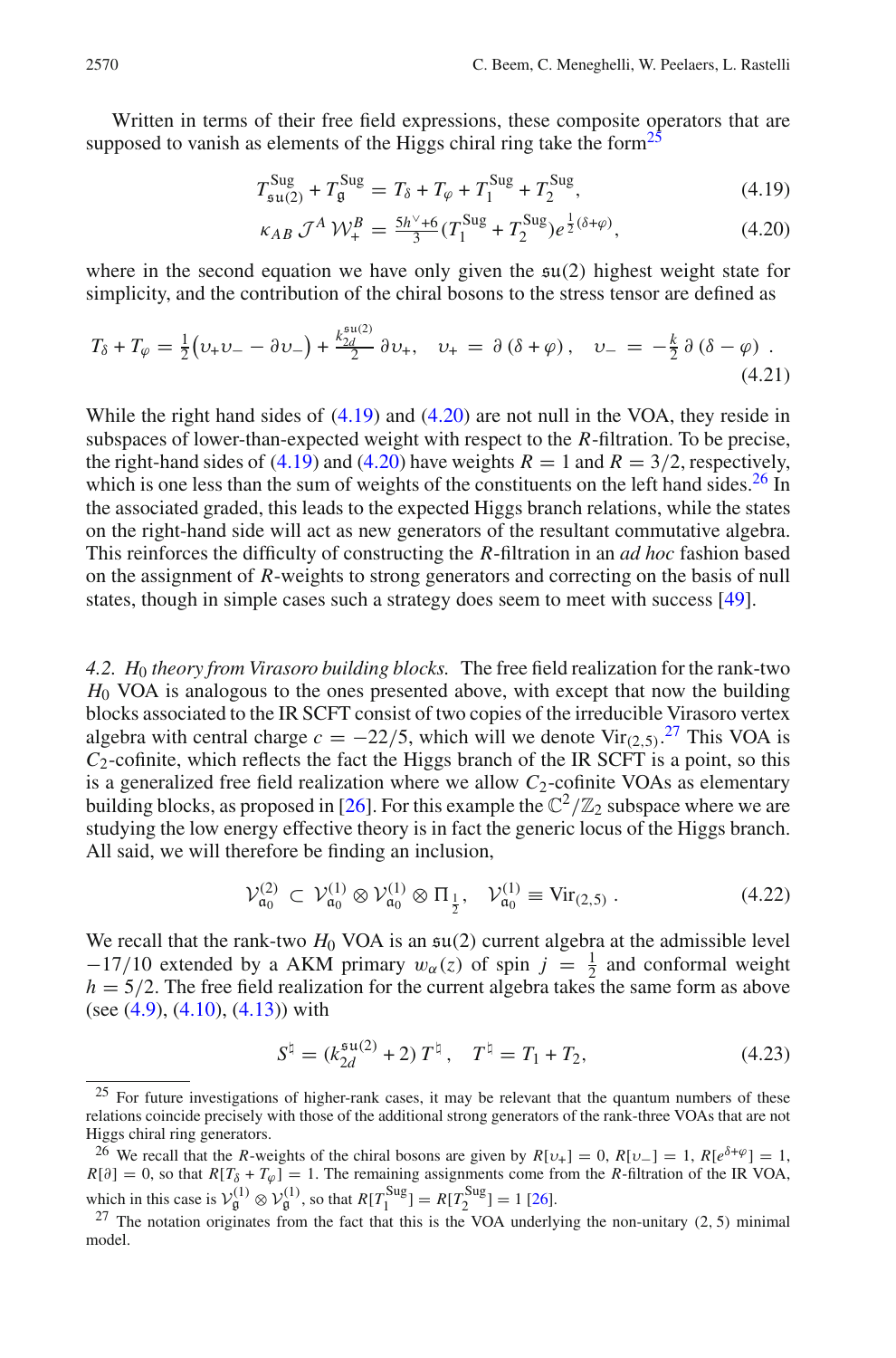where  $T_1$  and  $T_2$  generate the two copies of Vir<sub>(2,5)</sub>. As in the previous examples, the OPE of the  $\mathfrak{su}(2)$  current algebra is correctly reproduced only if  $T^{\dagger}$  satisfies the Virasoro OPE with central charge  $c^{\dagger} = 1 - 6(k_{2d}^{\mathfrak{su}(2)} + 1)^2 / (k_{2d}^{\mathfrak{su}(2)} + 2)$ . This is indeed the case with  $c^{\dagger} = -2 \times \frac{22}{5}$  and  $k_{2d}^{\mathfrak{su}(2)} = -17/10$ . A moment's inspection shows that there is a unique candidate AKM primary with the quantum numbers of  $w_{+}(z)$  in [\(4.22\)](#page-17-4). Up to normalization, it is given by

<span id="page-18-4"></span>
$$
w_{+}(z) = (T_1 - T_2) \otimes e^{\frac{1}{2}(\delta + \varphi)}.
$$
 (4.24)  
ng operator  $j_{--}(z)$  to construct the lowest-weight state

We can now use the lowering operator *j*−−(*z*) to construct the lowest-weight state

$$
w_{+}(z) = (T_1 - T_2) \otimes e^{\frac{1}{2}(\delta + \varphi)}.
$$
 (4.24)  
an now use the lowering operator  $j_{--}(z)$  to construct the lowest-weight state  

$$
w_{-}(z) = \left(-\frac{3}{10}\partial(T_1 - T_2) \otimes 1 - (T_1 - T_2) \otimes \frac{k_{2d}^{\mathfrak{su}(2)}}{2}\partial \delta\right) \left(1 \otimes e^{-\frac{1}{2}(\delta + \varphi)}\right),
$$
(4.25)

where the second-order pole cancels precisely fir the relevant values of the level and central charges. With these generators in place one can verify that, up to normalization, the  $w_{\alpha} \times w_{\beta}$  OPE takes the form given in [\(3.5\)](#page-11-1), [\(3.6\)](#page-11-2).<sup>[28](#page-18-1)</sup>

#### <span id="page-18-0"></span>**5. Rank-Two Modular Equations**

As quasi-Lisse VOAs, the vacuum characters of the two-instanton VOAs  $V_g^{(2)}$  will necessarily be solutions of finite-order linear modular differential equations [\[50\]](#page-25-25). For their rank-one cousins, these differential equations can be expressed in a uniform way as a second-order modular differential operator whose free coefficient is a function of the dual Coxeter number, <sup>29</sup>  $\sin s$ , these differentially of the set of the modular differential  $\lim_{h \to 0} \frac{q^2}{g}$  := (

<span id="page-18-3"></span>
$$
\mathcal{D}_{(2)}^{1\text{-inst}} \chi_0^{1\text{-inst},\mathfrak{g}}(q) := \left( D_q^{(2)} - 5(h^\vee + 1)(h^\vee - 1)\mathbb{E}_4(q) \right) \chi_0^{1\text{-inst},\mathfrak{g}}(q) = 0, \quad (5.2)
$$

where  $D_q^{(n)} = \partial_{(2n-2)} \circ \cdots \circ \partial_{(2)} \circ \partial_{(0)}$  denotes the iterated Serre derivative of modular weight 2*n*, with

$$
\partial_{(k)} f(q) := (q \partial_q + k \mathbb{E}_2(\tau)) f(q) . \tag{5.3}
$$

One perspective on the uniformity of these differential equations is that these affine current VOAs can be expressed in universal terms, with the nontrivial null states in the vacuum Verma module reflecting the Joseph relations, which as we saw earlier can be described universally within the DC series as the vanishing of the singlet and **Y**∗ **2** representations in the symmetric square of the adjoint. It follows that the null state that leads by recursion to the modular differential equation [\(5.2\)](#page-18-3) should take a universal form.

From this, one might suspect that the rank-two VOAs should, by virtue of their universal form, admit a uniform modular differential equation for their vacuum characters.

<sup>28</sup> The precise normalization [\(4.24\)](#page-18-4) corresponds to  $c_1 = \frac{17}{10} \times \frac{22}{5}$  in [\(3.5\)](#page-11-1).

$$
\mathbb{E}_{2k}(\tau) := -\frac{B_{2k}}{(2k)!} + \frac{2}{(2k-1)!} \sum_{n \geq 1} \frac{n^{2k-1} q^n}{1 - q^n},
$$
\n(5.1)

where  $B_{2k}$  is the  $2k$ 'th Bernoulli number.

<span id="page-18-2"></span><span id="page-18-1"></span><sup>29</sup> In this section, we use Eisenstein series normalized according to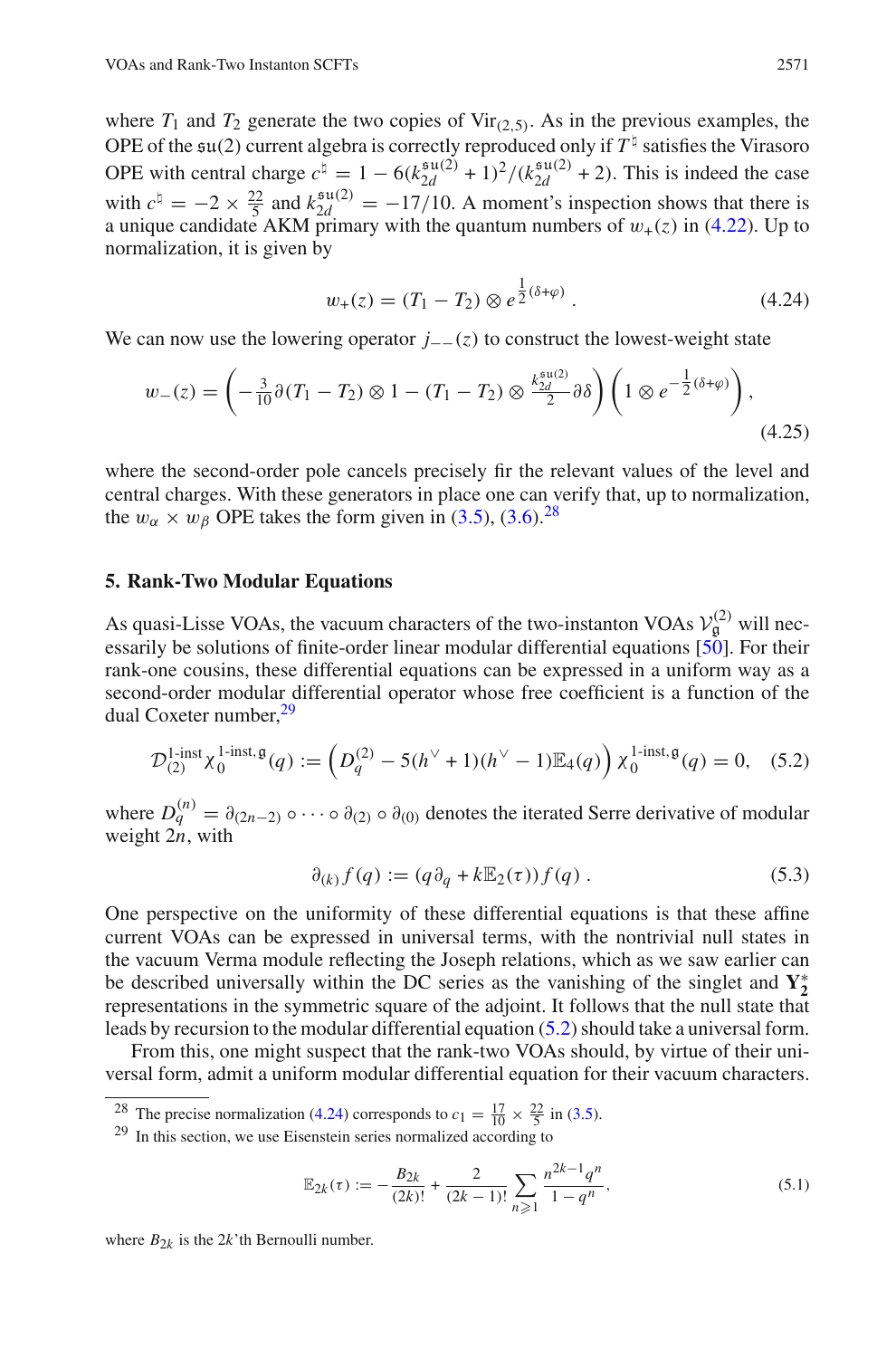Indeed, one can determine the leading terms in the vacuum characters directly from the descriptions in Sect. [3,](#page-9-0) and these admit the uniform expression<sup>30</sup> the leading terms in the vacuum changed these admit the uniform expression<br>  $\frac{15h^{\vee}}{24}$  PE  $\left[\frac{1}{1-\epsilon}\left(\left[(1, 1) + (0, \text{Adj})\right]\right)\right]$ 

<span id="page-19-1"></span>
$$
\chi_0^{2\text{-inst},\mathfrak{g}}(q) = q^{\frac{11+5h^{\vee}}{24}} \text{PE}\bigg[\frac{1}{1-q}\Big(\big[(1,1)+(0,\mathbf{Adj})\big]q + (\frac{1}{2},\mathbf{Adj})q^{\frac{3}{2}} - \big[\big(\frac{1}{2},\mathbf{Adj}\big) + (\frac{1}{2},\mathbf{Y}_2^*)\big]q^{\frac{5}{2}} - \big[(1,1)+(1,\mathbf{Y}_2^*)+(0,\mathbf{Adj})+(0,\mathbf{X}_2)+(0,\mathbf{Y}_3^*)\big]q^3 + (\frac{1}{2},\mathbf{Y}_2^*)q^{\frac{7}{2}} + \dots\big)\bigg],\tag{5.4}
$$

where we have utilized the plethystic exponential  $PE[f(x_i)] := \exp(\sum_{n=1}^{\infty} \frac{1}{n} f(x_i^n))$ . In [\(5.4\)](#page-19-1) we have indicated the full representation content under  $\mathfrak{su}(2) \times \mathfrak{g}$  of each term, but (5.4) we have indicated the full representation content under  $\mathfrak{su}(2) \times \mathfrak{g}$  of each term, but as we are presently interested in the unflavored characters, these expressions should be interpreted as shorthand notation for the dimensions of the indicated finite-dimensional representations. The first several terms of the plethystic exponent manifestly encode the generators and null relations of the vertex operator algebra, while the latter reflect the Higgs branch relations [\(2.6\)](#page-5-5)–[\(2.14\)](#page-5-9), except for the relation transforming as (0, **1**) at order  $q^2$ , and the relation transforming as  $(\frac{1}{2}, 1)$  at order  $q^{\frac{5}{2}}$ . Per the previous discussion, these Higgs branch relations do not correspond to null relations of the VOA at the same conformal weight, but rather they can be recovered in the associated graded with respect to the *R*-filtration.

With some additional effort, we can identify the following one-parameter family of fourth-order twisted modular differential equations, 31

<span id="page-19-4"></span>
$$
\mathcal{D}_{(4)}^{2-\text{inst}} = D_q^{(4)} + \frac{2-h^{\vee}}{12} \Theta_{0,1} D_q^{(3)} - \left( \frac{25+3h^{\vee}+8h^{\vee 2}}{288} \Theta_{0,2} + \frac{1-9h^{\vee}-4h^{\vee 2}}{288} \Theta_{1,1} \right) D_q^{(2)} + \left( \frac{138+41h^{\vee}-36h^{\vee 2}+h^{\vee 3}}{6912} \Theta_{0,3} - \frac{38+15h^{\vee}+20h^{\vee 2}-5h^{\vee 3}}{2304} \Theta_{1,2} \right) D_q^{(1)} + \frac{(11+5h^{\vee})(11-3h^{\vee}-11h^{\vee 2}+3h^{\vee 3})}{331776} \Theta_{0,4} + \frac{(11+5h^{\vee})(11-51h^{\vee}+25h^{\vee 2}+9h^{\vee 3})}{82944} \Theta_{1,3} - \frac{167-662h^{\vee}+120h^{\vee 2}+270h^{\vee 3}+65h^{\vee 4}}{110592} \Theta_{2,2},
$$
\n(5.5)

which annihilate the vacuum characters of the rank-two instanton SCFTs.<sup>[32](#page-19-3)</sup> Here  $\Theta_{r,s}$ is shorthand notation for the combination of Jacobi theta functions

$$
\Theta_{r,s}(\tau) := \theta_2(\tau)^{4r} \theta_3(\tau)^{4s} + \theta_2(\tau)^{4s} \theta_3(\tau)^{4r}, \quad r \leq s,
$$
 (5.6)

and the space of modular forms for the congruence subgroup  $\Gamma^{0}(2)$  is spanned by functions of this type:  $M_{2k}(\Gamma^0(2)) = \text{span}\{\Theta_{r,s}(\tau) \mid r+s=k\}$ . See, for example, the appendix of [\[22](#page-25-0)] for more details.

 $30\,$  A version of this uniform result has also appeared recently in [\[51](#page-25-26)].

<span id="page-19-2"></span><span id="page-19-0"></span><sup>&</sup>lt;sup>31</sup> The term twisted here refers to the fact that the coefficients in the differential operator can be expressed in terms of *twisted* Eisenstein series [\[52](#page-25-27)]. Alternatively, these are modular with respect to the conjugacy subgroup  $\Gamma^0(2) \subset PSL(2, \mathbb{Z})$ .

<span id="page-19-3"></span><sup>&</sup>lt;sup>32</sup> One immediately observes a pattern in this differential equation, where the coefficients of an *n*'th order derivative is a polynomial of degree  $4 - n$  in  $h^{\vee}$ , a pattern which obviously also holds in the rank-one case. Perhaps this pattern will persist at higher rank.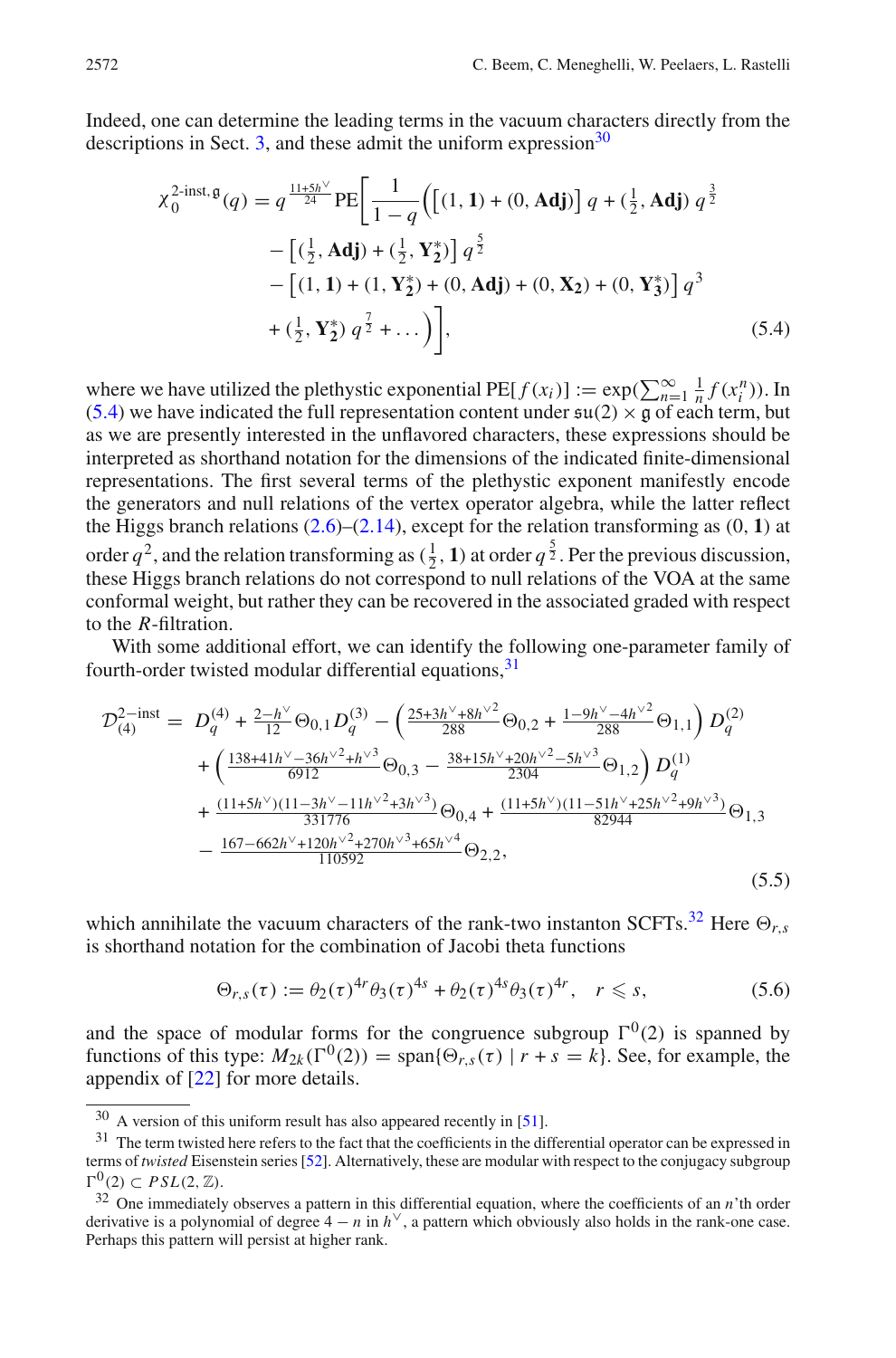From [\(5.5\)](#page-19-4) we can derive the general expression for the "scaling dimensions" of the solutions to the *S*-conjugate modular equation, giving he "sc<br> $\frac{-9h^{\vee}}{24}$ 

$$
\tilde{h} = \left\{ \frac{-9 - 9h^{\vee}}{24}, \frac{-9 - 5h^{\vee}}{24}, \frac{-9 - h^{\vee}}{24}, \frac{15 - 9h^{\vee}}{24} \right\},\tag{5.7}
$$

which we can use to predict/confirm the  $a_{4d}$  Weyl anomaly coefficient using equation from which using equations (3.19) from [\[22\]](#page-25-0),

$$
a_{4d} = \frac{\tilde{h}_{\text{min}}}{2} - \frac{5c_{2d}}{48} = \frac{23 + 8h^{\vee}}{24} \,. \tag{5.8}
$$

Indeed, this matches the expression  $(2.18)$  for  $n = 2$ .

#### <span id="page-20-0"></span>**6. Outlook for Higher Ranks**

We have seen here that the remarkable uniformity of the associated VOAs of the rank-one F-theory SCFTs continues at rank two, which has allowed us to come to grips with the full set of these VOAs quite efficiently. Aside from their intrinsic interest as a diverse family of SCFTs, our analysis here gives one hope that the generalization of this analysis to arbitrary rank may be tractable. To this end, we remark on several observations regarding these higher rank SCFTs and their associated VOAs.

**Indices and modular differential equations for**  $\chi_0^{3-\text{inst}}$ . Though we have not established general results for the three-instanton (or higher) theories, we can extract preliminary results for the  $\mathfrak{d}_4$  theories (which admit Lagrangian descriptions) which should generalize to the rest of the series due to their uniformity. In particular, by explicit computation we have determined the Schur index of the rank-three  $\mathfrak{d}_4$  theory to high orders in the *q*-expansion

<span id="page-20-1"></span>
$$
\chi_0^{3-\text{inst } 04}(q)
$$
\n
$$
= q^{\frac{80}{24}}(1 + 31 q + 60 q^{\frac{3}{2}} + 612 q^2 + 1920 q^{\frac{5}{2}} + 10568 q^3 + 36968 q^{\frac{7}{2}} + 157850 q^4
$$
\n
$$
+ 548848 q^{\frac{9}{2}} + 2036655 q^5 + 6798456 q^{\frac{11}{2}} + 22993464 q^6 + 73082784 q^{\frac{13}{2}} \quad (6.1)
$$
\n
$$
+ 230675048 q^7 + 698674512 q^{\frac{15}{2}} + 2086032438 q^8 + 6042338032 q^{\frac{17}{2}}
$$
\n
$$
+ 17215132099 q^9 + 47883383840 q^{\frac{19}{2}} + 130994173808 q^{10} + \dots).
$$

One can then verify that this index is annihilated by the following seventh-order modular differential operator,

$$
\mathcal{D}_{(7)}^{3-\text{inst }04} = D_q^{(7)} + \frac{41}{120} \Theta_{0,1} D_q^{(6)} + \frac{1}{1440} \left( -7126 \Theta_{0,2} + 1817 \Theta_{1,1} \right) D_q^{(5)} \n+ \frac{1}{5760} \left( -25608 \Theta_{0,3} + 15881 \Theta_{1,2} \right) D_q^{(4)} \n+ \frac{1}{69120} \left( -37904 \Theta_{0,4} + 999440 \Theta_{1,3} - 743075 \Theta_{2,2} \right) D_q^{(3)} \n+ \frac{1}{165888} \left( 3648 \Theta_{0,5} + 2960696 \Theta_{1,4} - 2686227 \Theta_{2,3} \right) D_q^{(2)} \n+ \frac{1}{5971968} \left( -41344 \Theta_{0,6} + 22870560 \Theta_{1,5} + 34778766 \Theta_{2,4} - 58003657 \Theta_{3,3} \right) D_q^{(1)} \n+ \frac{1}{71663616} \left( 77824 \Theta_{0,7} - 15147776 \Theta_{1,6} - 575712384 \Theta_{2,5} + 573293501 \Theta_{3,4} \right) .
$$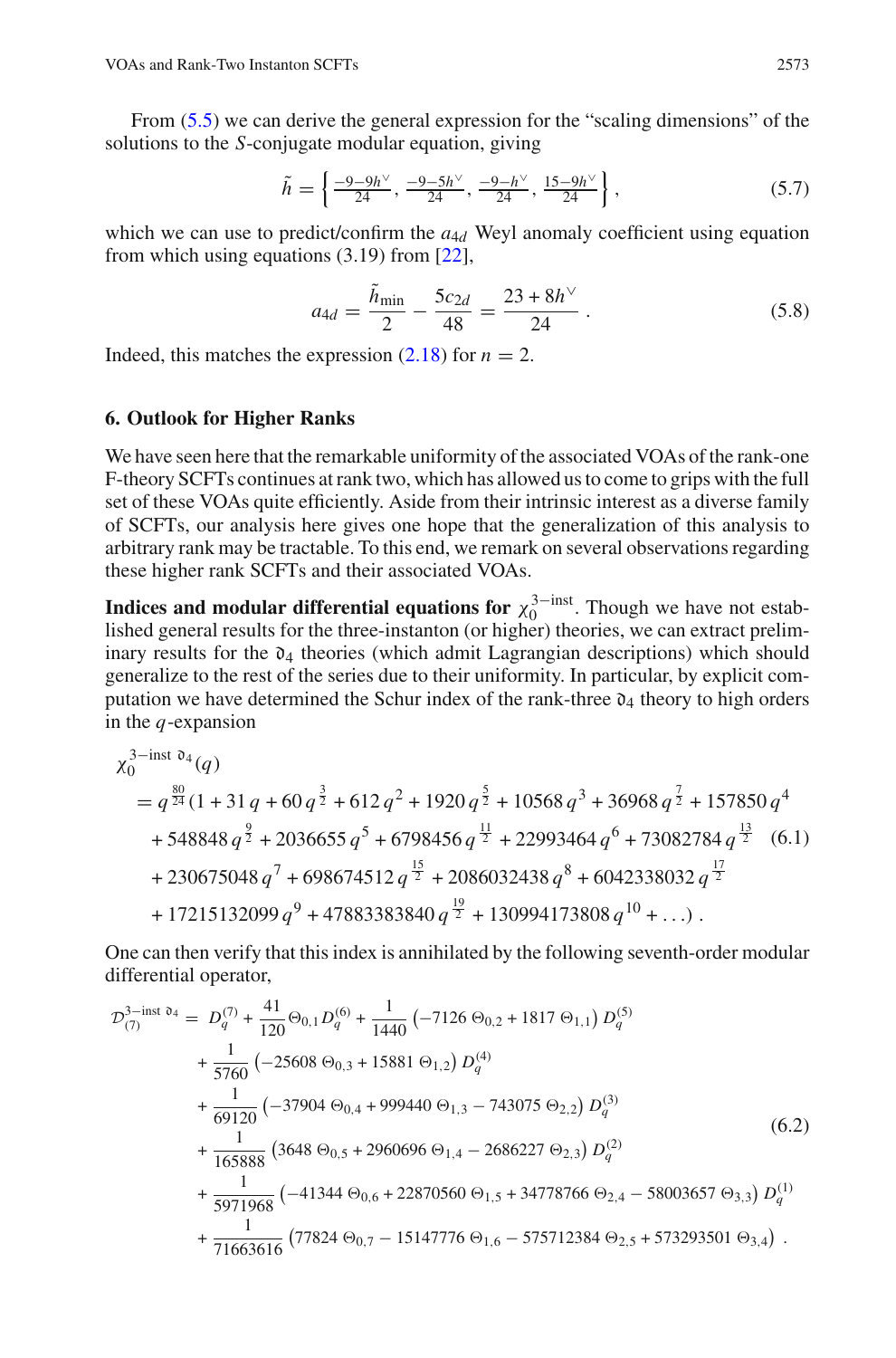This operator implies that the smallest "scaling dimension" among the solutions to the *S*conjugate modular differential equation is given by  $\tilde{h}_{\text{min}} = -\frac{19}{4}$ , which in turn predicts an *a*4*<sup>d</sup>* Weyl anomaly coefficient as

$$
a_{4d} = \frac{h_{\min}}{2} - \frac{5c_{2d}}{48} = \frac{143}{24},\tag{6.3}
$$

which indeed agrees with [\(2.18\)](#page-6-0) for  $n = 3$  and  $h<sup>0</sup> = 6$ .

On this basis, we conjecture that the (unflavored) Schur indices of all rank-three Ftheory SCFTs will satisfy a twisted seventh-order modular differential equation whose coefficients are polynomials in the dual Coxeter number. Identifying this universal differential equation might be an interesting starting point for efforts to better understand the rank-three VOAs.

**Strong generators for higher rank VOAs**  $V_g^{(n)}$ . Studying the plethystic logarithm of [\(6.1\)](#page-20-1) and its still higher-rank versions leads to a proposal for the set of strong generators of the associated VOAs beyond the Higgs branch generators listed in [\(2.16\)](#page-6-1) and [\(2.17\)](#page-6-2). In particular, it appears that the higher rank VOAs should be equipped with additional generators with quantum numbers

$$
\left(\frac{\ell}{2}, 1\right)_{h=\frac{\ell}{2}+2}, \qquad \ell = 0, 1, \dots, n-3 \tag{6.4}
$$

When  $n \geqslant 3$  this list includes the stress tensor, which is compatible with the failure of the Sugawara relation between Virasoro central charge and current algebra levels at higher rank. Uniformity within the DC series suggests that this set of strong generators should shared among the higher-rank VOAs for all g. Indeed, it is tempting to speculate that this is the full list of strong generators of the VOAs  $V_{\mathfrak{g}}^{(n)}$ . We hope to put these suggestions to the test in future work.

*Acknowledgements.* The authors would like to thank Mario Martone and Simone Giacomelli for helpful conversations and useful suggestions. We are pleased to acknowledge the 2019 Pollica summer workshop where some of the final stages of this work were completed, and we are grateful to its supporting organizations: the Simons Foundation (Simons Collaboration on the Nonperturbative Bootstrap) and the INFN. The work of C.B., C.M., and W.P. is partially supported by Grant #494786 from the Simons Foundation. The work of L.R. is partially supported by the NSF Grant PHY1620628.

**Open Access** This article is licensed under a Creative Commons Attribution 4.0 International License, which permits use, sharing, adaptation, distribution and reproduction in any medium or format, as long as you give appropriate credit to the original author(s) and the source, provide a link to the Creative Commons licence, and indicate if changes were made. The images or other third party material in this article are included in the article's Creative Commons licence, unless indicated otherwise in a credit line to the material. If material is not included in the article's Creative Commons licence and your intended use is not permitted by statutory regulation or exceeds the permitted use, you will need to obtain permission directly from the copyright holder. To view a copy of this licence, visit [http://creativecommons.org/licenses/by/4.0/.](http://creativecommons.org/licenses/by/4.0/)

**Publisher's Note** Springer Nature remains neutral with regard to jurisdictional claims in published maps and institutional affiliations.

#### <span id="page-21-0"></span>**A Some Properties of the Deligne–Cvitanovi´c Exceptional Lie Algebras**

*A.1 Decomposition of second tensor power of adjoint representation.* The Lie algebras of the Deligne series share the property that precisely five real representations appear in the decomposition of the tensor product of two copies of the adjoint representations,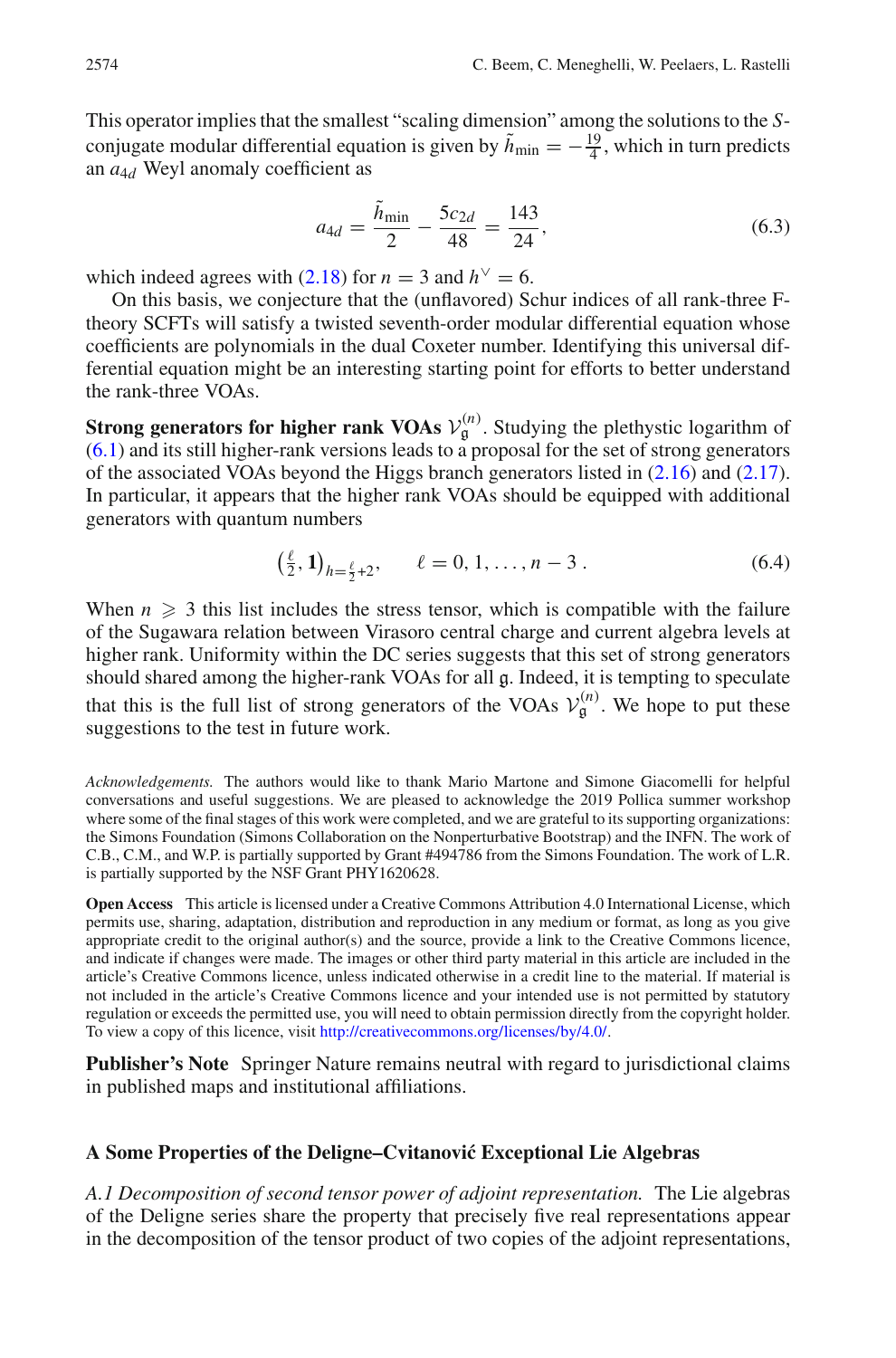<span id="page-22-1"></span>**Table 4.** Dynkin labels of representations in  $\otimes^2$ **Adi**. The outer automorphism  $\mathbb{Z}_2$  of  $\alpha_2$  acts by flipping the two  $a_2$  Dynkin labels, while the  $S_3$  outer automorphism of  $\mathfrak{d}_4$  acts by permuting the first, third, and fourth  $\mathfrak{d}_4$ Dynkin labels

| R       | a <sub>1</sub>  | a2                    | $g_2$ | 04                 |        | e6       |           | eg         |
|---------|-----------------|-----------------------|-------|--------------------|--------|----------|-----------|------------|
| Adi     | 21              | 111                   | [01]  | [0100]             | 10001  | [010000] | [1000000] | [00000001] |
| $Y_2$   | [4]             | [22]                  | [02]  | [0200]             | [2000] | [020000] | [2000000] | [00000002] |
| $Y^*_2$ | -               | '111                  | [20]  | $S_3 \cdot [0002]$ | [0002] | 1000011  | [0000010] | [10000000] |
| $X_2$   | $\qquad \qquad$ | $\mathbb{Z}_2$ · [03] | [30]  | [1011]             | [0100] | [000100] | [0010000] | [00000010] |

three of which occur in the symmetric product and the other two in the antisymmetric product. Following the notations of [\[30\]](#page-25-8), as in the main text, we have

<span id="page-22-0"></span>
$$
\text{sym}^2 \mathbf{Adj} = \mathbf{1} + \mathbf{Y}_2 + \mathbf{Y}_2^*, \quad \wedge^2 \mathbf{Adj} = \mathbf{Adj} + \mathbf{X}_2 \,. \tag{A.1}
$$

Note that  $\mathfrak{su}(2)$  is a degenerate case as the representations  $X_2$  and  $Y_2^*$  are absent (or, more formally, they are identified with the zero-dimensional representation). The dimensions of the various representations entering in  $(A.1)$  can be expressed uniformly as rational functions of the dual coxeter number  $h^{\vee}$ , or, more conveniently, in terms of the parameter  $\mu = \frac{6}{h^{\vee}},$ 

$$
\dim \mathbf{Y}_2 = -90 \frac{(\mu + 4)(\mu - 5)}{\mu^2(\mu + 1)(2\mu + 1)}, \quad \dim \mathbf{Y}_2^* = -90 \frac{(\mu - 3)(\mu + 6)}{\mu(\mu + 1)^2(2\mu + 1)}, \quad \text{(A.2)}
$$
  

$$
\dim \mathbf{Adj} = -2 \frac{(\mu - 5)(\mu + 6)}{\mu(\mu + 1)}, \quad \dim \mathbf{X}_2 = 5 \frac{(\mu - 5)(\mu + 6)(\mu - 3)(\mu + 4)}{\mu^2(\mu + 1)^2}.
$$

Note that for  $\mathfrak{su}(2)$ , for which  $h^{\vee} = 2$  and thus  $\mu = 3$ , the dimensions of **X**<sub>2</sub> and **Y**<sup>\*</sup><sub>2</sub> are indeed zero. For reference, in Table [4,](#page-22-1) we give the Dynkin labels of the representations **Adj**,  $Y_2$ ,  $Y_2^*$ , and  $X_2$  for the full DC series.

*A.2 Projection operators.* To explicitly construct the rank-two VOAs, we have used behind the scenes the projection operators for each of the representations occurring in sym2**Adj**. Happily, these have been constructed in the literature [\[30\]](#page-25-8), and we reproduce them here, albeit using slightly different normalization conventions,  $33$ 

$$
(P_1)_{CD}^{BA} = \frac{1}{\dim \mathbf{Adj}} \kappa_{CD} \kappa^{AB},
$$
\n
$$
(P_{Y_2^*})_{CD}^{BA} = \frac{\mu}{A(1+2\mu)} \left( 2(\delta_D^A \delta_C^B + \delta_C^A \delta_D^B) + f_E^{AB} f_{CD}^E + 2f_D^{AE} f_{EC}^B \right) - \frac{(6+\mu)\kappa_{CD} \kappa^{AB}}{(1+2\mu)\dim \mathbf{Adj}},
$$
\n(A.4)

$$
(P_{\mathbf{Y}_{2}^{*}})^{BA}_{CD} = \frac{\mu}{4(1+2\mu)} \left( 2(\delta_{D}^{A}\delta_{C}^{B} + \delta_{C}^{A}\delta_{D}^{B}) + f_{E}^{AB} f_{CD}^{E} + 2f_{D}^{AE} f_{EC}^{B} \right) - \frac{(6+\mu)\kappa_{CD}\kappa^{AB}}{(1+2\mu)\dim\mathbf{Adj}},
$$
\n(A.5)

$$
(P_{Y_2})_{CD}^{BA} = \frac{1}{2} (\delta_D^A \delta_C^B + \delta_C^A \delta_D^B) - (P_1)_{CD}^{BA} - (P_{Y_2^*})_{CD}^{BA}.
$$
 (A.6)

<span id="page-22-2"></span><sup>&</sup>lt;sup>33</sup> We normalize the Killing form by setting the length squared of the longest root to two. In these conventions, we have in particular that  $f^{ABC} f^{EB'C'} \kappa_{BB'} \kappa_{CC'} = 2h^{\vee} \kappa^{AE}$ .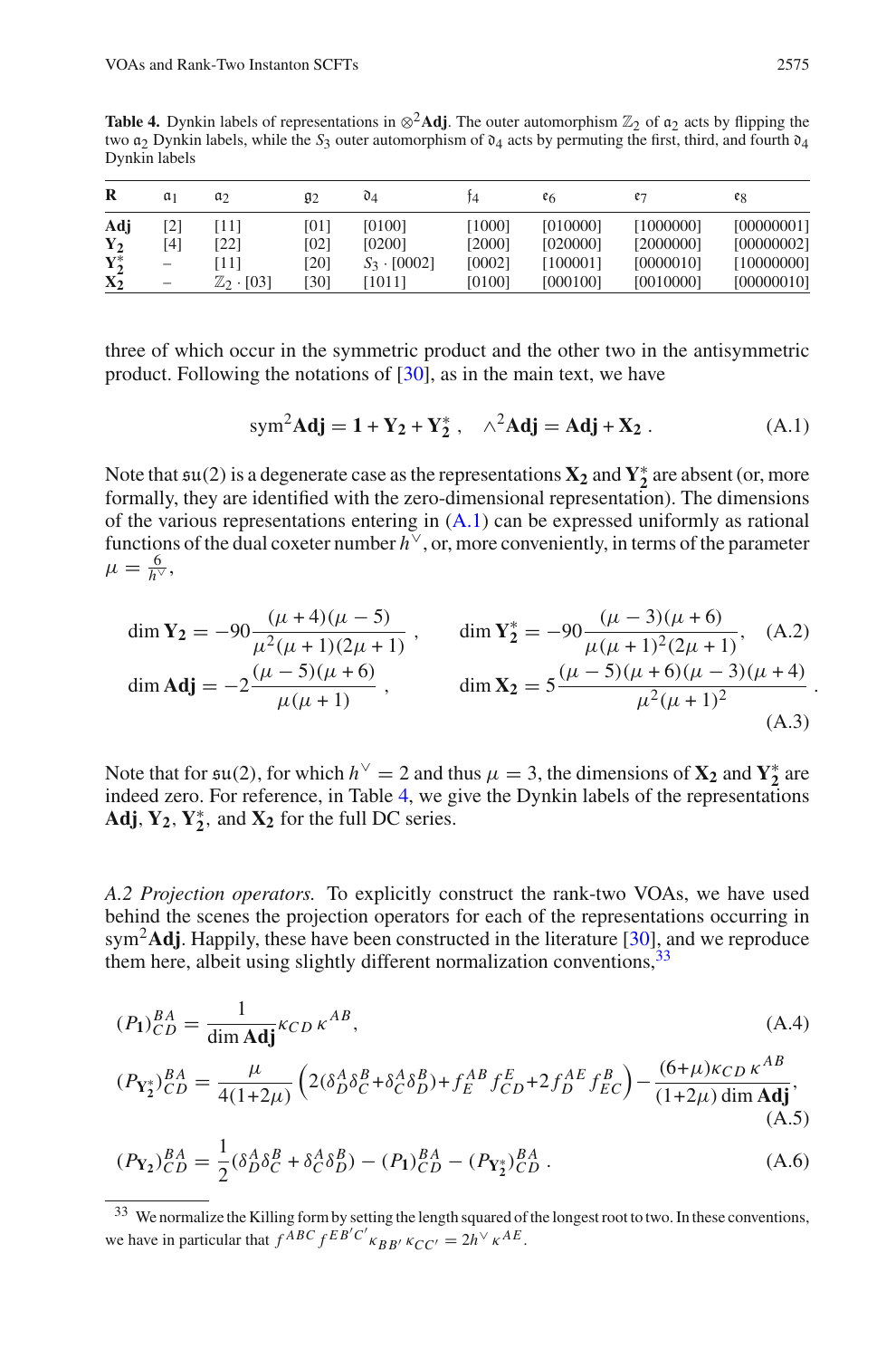<span id="page-23-0"></span>**Table 5.** Dynkin labels of irreducible representations appearing in  $\otimes$ <sup>3</sup>**Adj**. The outer automorphism  $\mathbb{Z}_2$  of  $\mathfrak{a}_2$ acts by flipping the two Dynkin labels, the  $S_3$  outer automorphism of  $\mathfrak{d}_4$  acts by permuting the first, third and fourth Dynkin labels, and the  $\mathbb{Z}_2$  outer automorphism of  $\epsilon_6$  acts by simultaneously flipping the first and sixth, and the third and fifth Dynkin labels

| R              | $a_1$  | $a_2$               | $g_2$ | $\mathfrak{d}_4$   | Ť4     | e6                        | e7        | eg         |
|----------------|--------|---------------------|-------|--------------------|--------|---------------------------|-----------|------------|
| $\mathbf{A}$   |        | [22]                | [21]  | $S_3$ - [0102]     | [1002] | [110001]                  | [1000010] | [10000001] |
| $Y_3$          | [6]    | [33]                | [03]  | [0300]             | [3000] | [030000]                  | [3000000] | [00000003] |
| $Y_2^*$        | -      | [00]                | [10]  | 2[0100]            | [0010] | [100001]                  | [0000002] |            |
| C              |        | $\mathbb{Z}_2$ [14] | [31]  | [1111]             | [1100] | [010100]                  | [1010000] | [00000011] |
| $\mathbf{C}^*$ | $-[2]$ |                     | [11]  | 2[1011]            | [0011] | $\mathbb{Z}_2$ · [000011] | [0100001] | [01000000] |
| $\mathbf{X}_3$ | $-[4]$ | $\qquad \qquad -$   | [40]  | $S_3 \cdot [0022]$ | [0020] | [001010]                  | [0001000] | [00000100] |

Though we don't need them in our analysis, we also include the projectors onto the representations in the antisymmetric product for completeness,

$$
(P_{\text{Adj}})^{BA}_{CD} = -\frac{\mu}{12} f_E^{AB} f_{CD}^E,
$$
\n(A.7)

$$
(P_{\mathbf{X}_2})_{CD}^{BA} = \frac{1}{2} (\delta_D^A \delta_C^B - \delta_C^A \delta_D^B) - (P_{\mathbf{Adj}})_{CD}^{BA} .
$$
 (A.8)

These projectors are idempotent and orthogonal, and their traces equal the dimension of the corresponding representation,

$$
(P_i)_{CD}^{BA} (P_j)_{FE}^{CD} = \delta_{ij} (P_i)_{FE}^{BA}, \quad (P_i)_{AB}^{AB} = \dim \mathbf{R}_i, \quad \text{for } i = 1, 2, \dots, 5, \quad (A.9)
$$

where  $\mathbf{R}_i$ ,  $i = 1, \ldots, 5$  denote the five representations **1**,  $\mathbf{Y}_2$ ,  $\mathbf{Y}_2^*$ , **Adj**,  $\mathbf{X}_2$ .

For the case of su(2), the structure constants and Killing form can be chosen to take the explicit form  $f^{ABC} = \sqrt{2} \epsilon^{ABC}$  and  $\kappa^{AB} = \delta^{AB}$ . It is then straightforward to verify that  $(P_{Y_2^*}^{su(2)})_{CD}^{BA} \equiv 0$  and  $(P_{X_2}^{su(2)})_{CD}^{BA} \equiv 0$ , as expected. For  $su(3)$ , the representation  $Y_2^*$ is another copy of the adjoint representation. Its reappearance in the symmetric product is tied to the existence of the cubic Casimir  $d^{ABC}$ . One may verify that an alternative expression for the projector onto  $Y_2^*$  is as

$$
(P_{Y_2^*}^{su(3)})_{CD}^{BA} = \frac{3}{10} d^{ABE} d_{ECD} .
$$
 (A.10)

*A.3 Decomposition of third tensor power of adjoint representation.* We collect here some data on the representations appearing in the third tensor power of the adjoint representation, see [\[53](#page-25-28)] for more details.We will use square brackets to denote plethysms,  $e.g.,$  [(2)]**Adj** = sym<sup>2</sup>**Adj** and [(1, 1)]**Adj** =  $\wedge^2$ **Adj**. Then one finds

$$
[(3)]Adj = Adj + X_2 + A + Y_3 + Y_3^*,
$$
 (A.11)

$$
[(2, 1]\mathbf{Adj} = 2\mathbf{Adj} + \mathbf{X}_2 + \mathbf{Y}_2 + \mathbf{Y}_2^* + \mathbf{A} + \mathbf{C} + \mathbf{C}^*,
$$
 (A.12)

$$
[(1, 1, 1)]\mathbf{Adj} = \mathbf{1} + \mathbf{X}_2 + \mathbf{Y}_2 + \mathbf{Y}_2^* + \mathbf{X}_3. \tag{A.13}
$$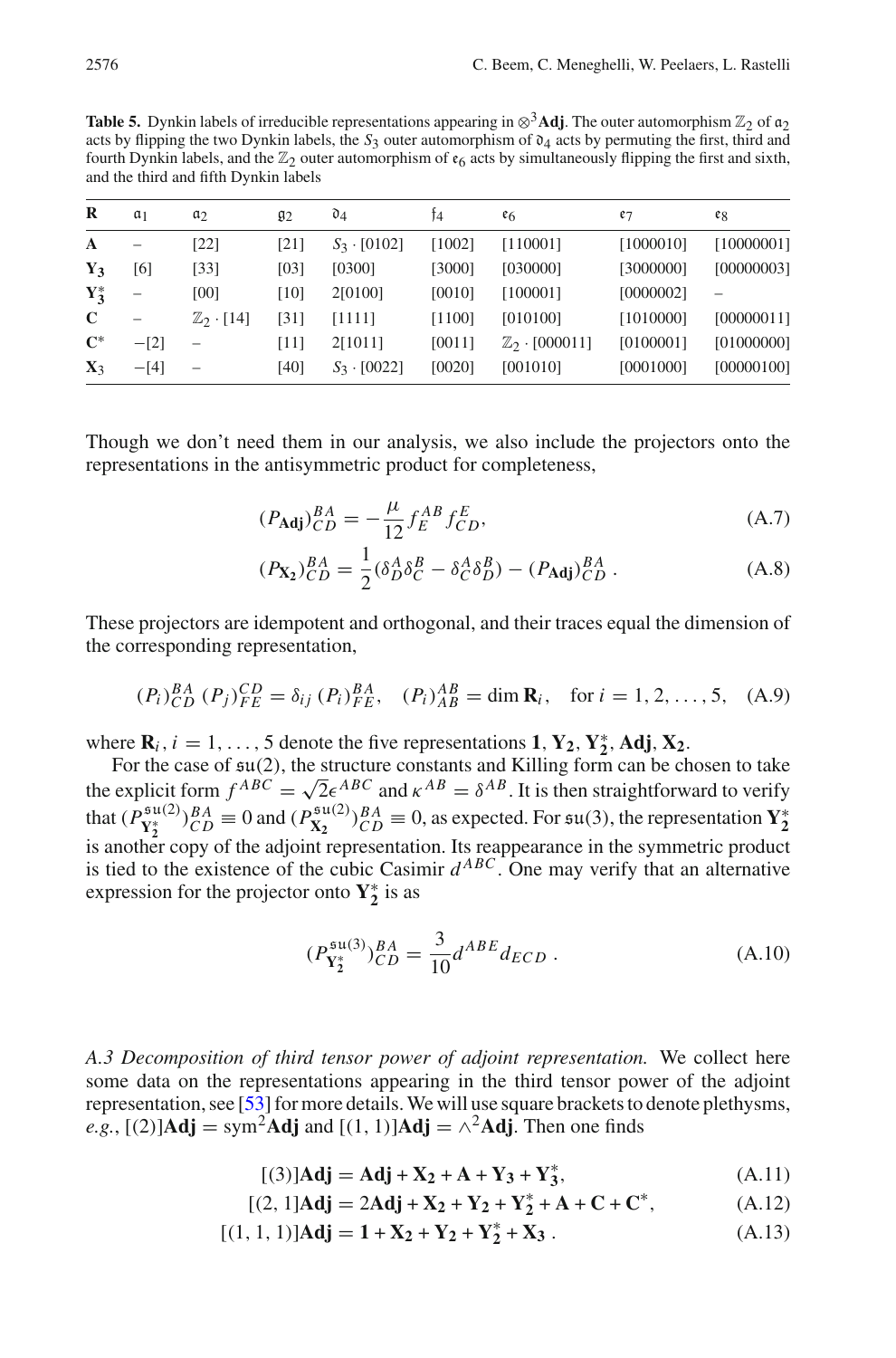The dimensions of the new representations appearing here can again be written uniformly in terms of  $h^{\vee}$  or  $\mu = \frac{6}{h^{\vee}}$  as

$$
\dim \mathbf{A} = -27 \frac{(\mu + 4)(\mu + 5)(\mu + 6)(\mu - 5)(\mu - 4)(\mu - 3)}{\mu^2 (3\mu + 1)(3\mu + 2)(\mu + 1)^2},
$$
\n(A.14)

$$
\dim Y_3 = -10 \frac{(\mu + 4)(\mu + 5)(\mu + 6)(5\mu + 6)(\mu - 5)}{\mu^3 (3\mu + 1)(2\mu + 1)(\mu + 1)^2},
$$
\n(A.15)

$$
\dim \mathbf{C} = 640 \frac{(\mu + 3)(\mu + 5)(\mu - 5)(\mu - 3)}{\mu^3(\mu + 1)(2\mu + 1)(3\mu + 2)},
$$
\n(A.16)

$$
\dim \mathbf{X_3} = -10 \frac{(\mu + 3)(\mu + 5)(\mu + 6)(\mu - 5)(\mu - 4)(\mu - 2)}{\mu^3(\mu + 1)^3} \,. \tag{A.17}
$$

The dimensions of starred representations are obtained from their unstarred counterparts by the replacement rule  $\mu \to -\mu - 1$ . We present Dynkin labels for these representations of the various DC algebras in Table [5.](#page-23-0)

#### **References**

- <span id="page-24-0"></span>1. Gaiotto, D.: N = 2 dualities. JHEP **1208**, 034 (2012). [arXiv:0904.2715](http://arxiv.org/abs/0904.2715)
- <span id="page-24-1"></span>2. Gaiotto, D., Moore, G.W., Neitzke, A.: Wall-crossing, Hitchin systems, and the WKB approximation. [arXiv:0907.3987](http://arxiv.org/abs/0907.3987)
- <span id="page-24-10"></span>3. Maruyoshi, K., Song, J.:  $\mathcal{N} = 1$  deformations and RG flows of  $\mathcal{N} = 2$  SCFTs. JHEP 02, 075 (2017). [arXiv:1607.04281](http://arxiv.org/abs/1607.04281)
- 4. Agarwal, P., Maruyoshi, K., Song, J.:  $\mathcal{N} = 1$  Deformations and RG flows of  $\mathcal{N} = 2$  SCFTs, part II: nonprincipal deformations. JHEP **12**, 103 (2016). [arXiv:1610.05311](http://arxiv.org/abs/1610.05311)
- <span id="page-24-11"></span>5. Agarwal, P., Sciarappa, A., Song, J.: *N* =1 Lagrangians for generalized Argyres-Douglas theories. JHEP **10**, 211 (2017). [arXiv:1707.04751](http://arxiv.org/abs/1707.04751)
- <span id="page-24-12"></span>6. Razamat, S.S., Zafrir, G.:  $N = 1$  conformal dualities.  $arXiv:1906.05088$
- <span id="page-24-2"></span>7. Argyres, P., Lotito, M., Lü, Y., Martone, M.: Geometric constraints on the space of *N* = 2 SCFTs. Part I: physical constraints on relevant deformations. JHEP **2**, 1 (2018). [arXiv:1505.04814](http://arxiv.org/abs/1505.04814)
- 8. Argyres, P.C., Lotito, M., Lü, Y., Martone, M.: Geometric constraints on the space of *N* = 2 SCFTs. Part II: construction of special Kähler geometries and RG flows. JHEP **2**, 2 (2018). [arXiv:1601.00011](http://arxiv.org/abs/1601.00011)
- 9. Argyres, P.C., Lotito, M., Lu, Y., Martone, M.: Expanding the landscape of *N* = 2 rank 1 SCFTs. JHEP **05**, 088 (2016). [arXiv:1602.02764](http://arxiv.org/abs/1602.02764)
- <span id="page-24-3"></span>10. Argyres, P., Lotito, M., Lu, Y., Martone, M.: Geometric constraints on the space of N = 2 SCFTs III: enhanced Coulomb branches and central charges. [arXiv:1609.04404](http://arxiv.org/abs/1609.04404)
- <span id="page-24-4"></span>11. Caorsi, M., Cecotti, S.: Homological classification of 4d  $\mathcal{N} = 2$  QFT. Part I: rank-1 revisited. [arXiv:1906.03912](http://arxiv.org/abs/1906.03912)
- <span id="page-24-5"></span>12. Argyres, P.C., Long, C., Martone, M.: The singularity structure of scale-invariant rank-2 coulomb branches. JHEP **05**, 086 (2018). [arXiv:1801.01122](http://arxiv.org/abs/1801.01122)
- <span id="page-24-6"></span>13. Caorsi, M., Cecotti, S.: Geometric classification of 4d *N* = 2 scfts. JHEP **07**, 138 (2018). [arXiv:1801.04542](http://arxiv.org/abs/1801.04542)
- <span id="page-24-7"></span>14. Sen, A.: F theory and orientifolds. Nucl. Phys. B **475**, 562 (1996). [arXiv:hep-th/9605150](http://arxiv.org/abs/hep-th/9605150)
- 15. Banks, T., Douglas, M.R., Seiberg, N.: Probing F theory with branes. Phys. Lett. B **387**, 278 (1996). [arXiv:hep-th/9605199](http://arxiv.org/abs/hep-th/9605199)
- 16. Dasgupta, K., Mukhi, S.: F theory at constant coupling. Phys. Lett. B **385**, 125 (1996). [arXiv:hep-th/9606044](http://arxiv.org/abs/hep-th/9606044)
- 17. Minahan, J.A., Nemeschansky, D.: An N=2 superconformal fixed point with E(6) global symmetry. Nucl. Phys. B **482**, 142 (1996). [arXiv:hep-th/9608047](http://arxiv.org/abs/hep-th/9608047)
- <span id="page-24-8"></span>18. Minahan, J.A., Nemeschansky, D.: Superconformal fixed points with E(n) global symmetry. Nucl. Phys. B **489**, 24 (1997). [arXiv:hep-th/9610076](http://arxiv.org/abs/hep-th/9610076)
- <span id="page-24-9"></span>19. Beem, C., Lemos, M., Liendo, P., Peelaers, W., Rastelli, L., van Rees, B.: Infinite chiral symmetry in four dimensions. Commun. Math. Phys. **336**, 1359 (2015). [arXiv:1312.5344](http://arxiv.org/abs/1312.5344)
- <span id="page-24-13"></span>20. Beem, C., Peelaers, W., Rastelli, L., van Rees, B.C.: Chiral algebras of class S. JHEP **05**, 020 (2015). [arXiv:1408.6522](http://arxiv.org/abs/1408.6522)
- 21. Buican, M., Nishinaka, T.: On the superconformal index of Argyres–Douglas theories. J. Phys. A **49**, 015401 (2016). [arXiv:1505.05884](http://arxiv.org/abs/1505.05884)